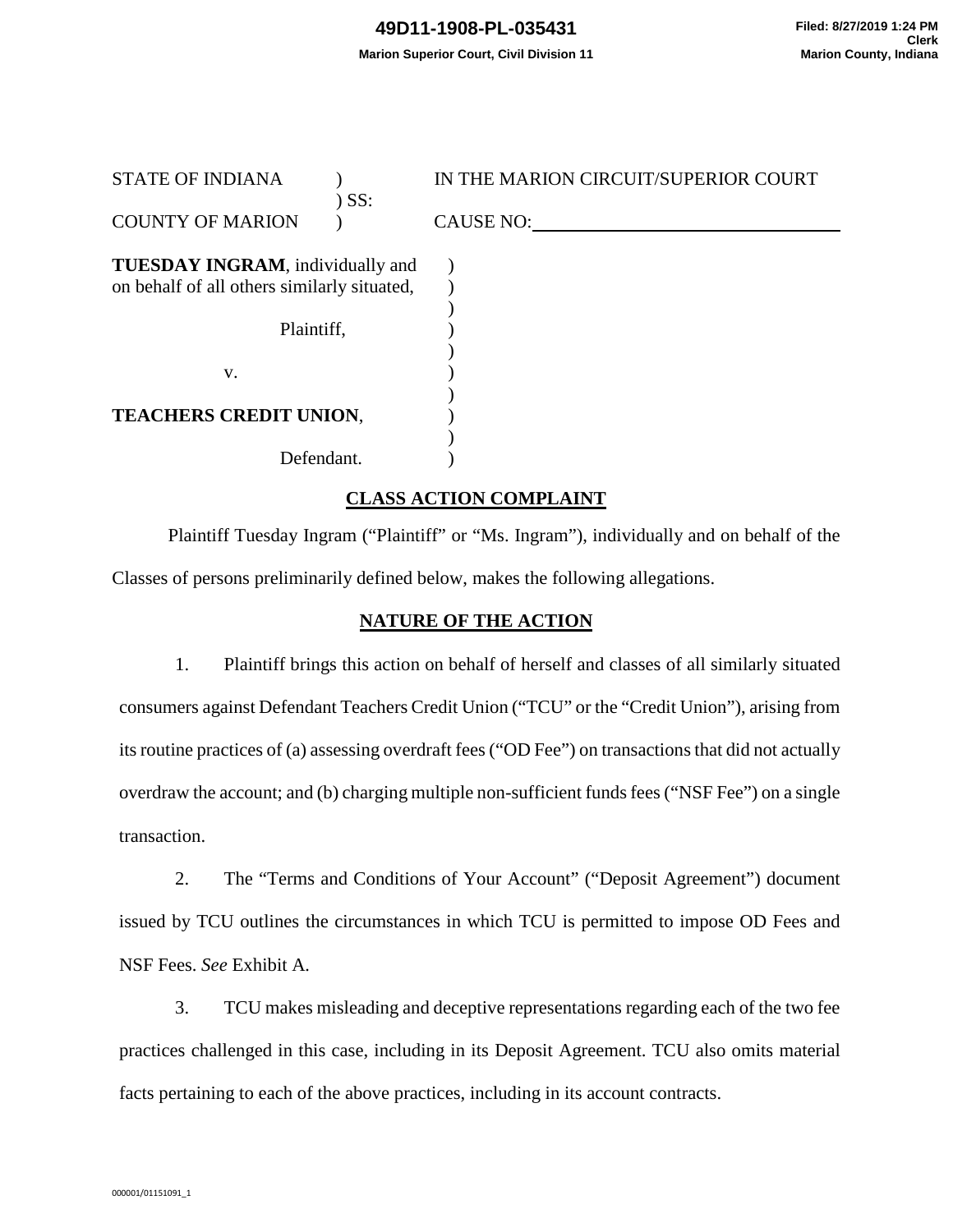4. This is a civil action seeking monetary damages, restitution, and declaratory relief.

5. As described herein, Defendant's practices violate Indiana common law, as well as the Defendant's own form contracts.

6. Defendant's improper scheme to extract funds from accountholders already struggling to make ends meet has victimized Plaintiff and thousands of other Indiana citizens.

## **PARTIES**

7. Plaintiff is a citizen and resident of Indianapolis, Indiana.

8. Teachers Credit Union is Indiana's largest credit union. It has over \$3 billion in assets and maintains its headquarters in South Bend, Indiana.

### **JURISDICTION AND VENUE**

9. This Court has jurisdiction over TCU because Defendant is incorporated under the laws of the State of Indiana and has engaged in a continuous and systematic course of business in the State by, *inter alia,* maintaining permanent offices in Indiana and offering banking products for sale to Indiana consumers.

10. Venue is proper in Marion County because the events or omissions giving rise to this action occurred in Marion County.

## **BACKGROUND FACTS**

# **I. TCU CHARGES OD FEES ON TRANSACTIONS THAT DO NOT ACTUALLY OVERDRAW THE ACCOUNT**

## **A. Overview of Claim**

11. Plaintiff brings this cause of action challenging TCU's practice of charging OD Fees on what are referred to in this complaint as "Authorize Positive, Purportedly Settle Negative Transactions," or "APPSN Transactions."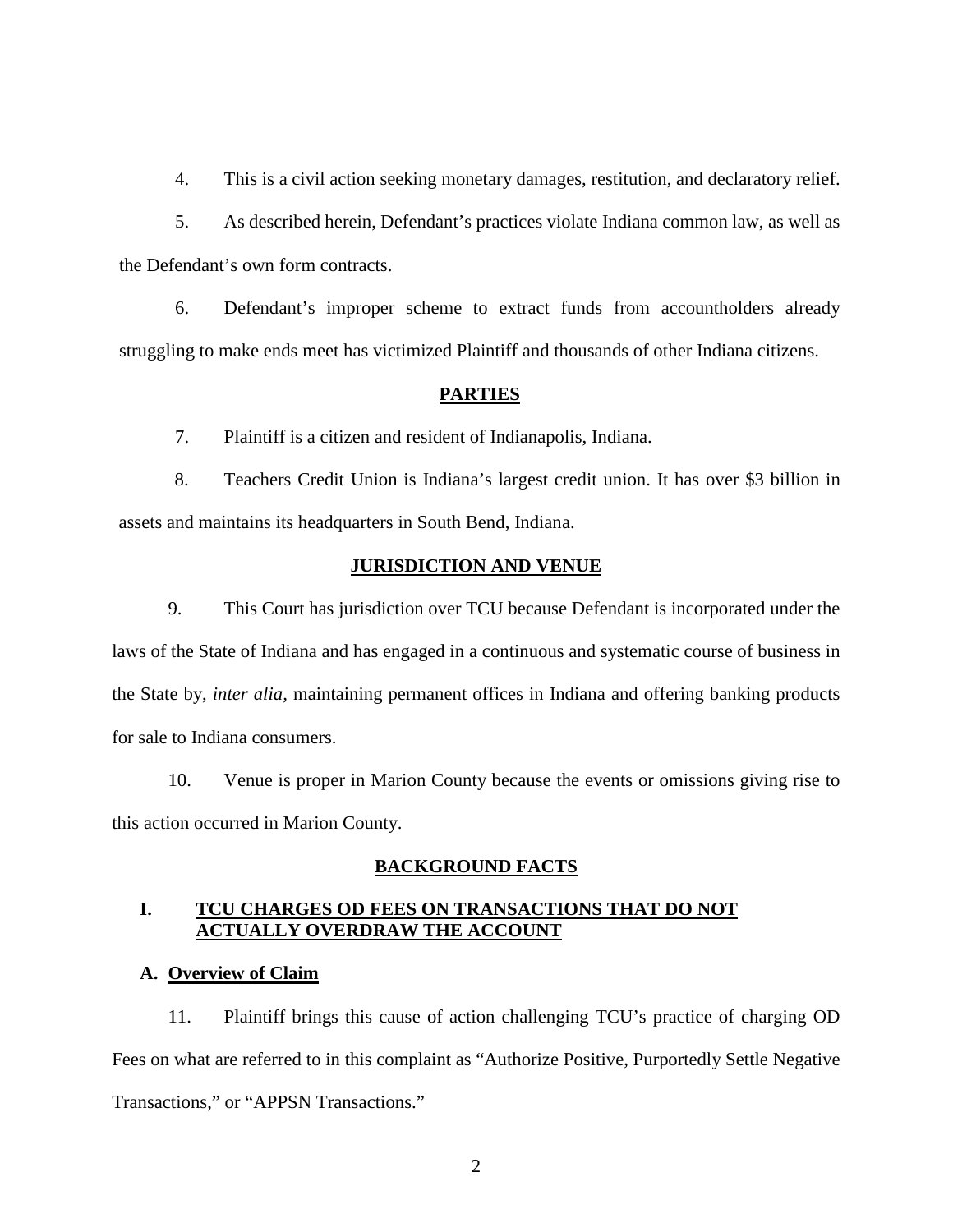12. Here's how it works. At the moment a debit card transaction is authorized on an account with positive funds to cover the transaction, TCU immediately reduces the consumer's checking accounts for the amount of the transaction, sets aside funds to cover the transaction, and as a result, the customer's displayed "available balance" in the account reflects that subtracted amount. Because TCU sequesters the funds for payment, the account will always have sufficient funds available to cover the transaction.

13. However, TCU still assesses crippling OD Fees, currently in the amount of \$32, on many of these transactions, and mispresents its practices in its Deposit Agreement.

14. Despite putting aside sufficient funds for debit card transactions at the time the transactions are authorized, TCU later assesses OD Fees on those same transactions when they purportedly settle days later into a negative balance. These types of transactions are APPSN transactions.

15. TCU maintains a running account balance in real time, tracking funds consumers have for immediate use. This running account balance is adjusted, in real-time, to account for debit card transactions at the precise instance they are made. When a customer makes a purchase with a debit card, TCU sequesters the funds needed to pay the transaction, subtracting the dollar amount of the transaction from the customer's available balance. Such funds are not available for any other use by the accountholder, and such funds are specifically associated with a given debit card transaction.

16. Indeed, the entire purpose of the immediate debit and hold of positive funds is to ensure that there are enough funds in the account to pay the transaction when it settles, as discussed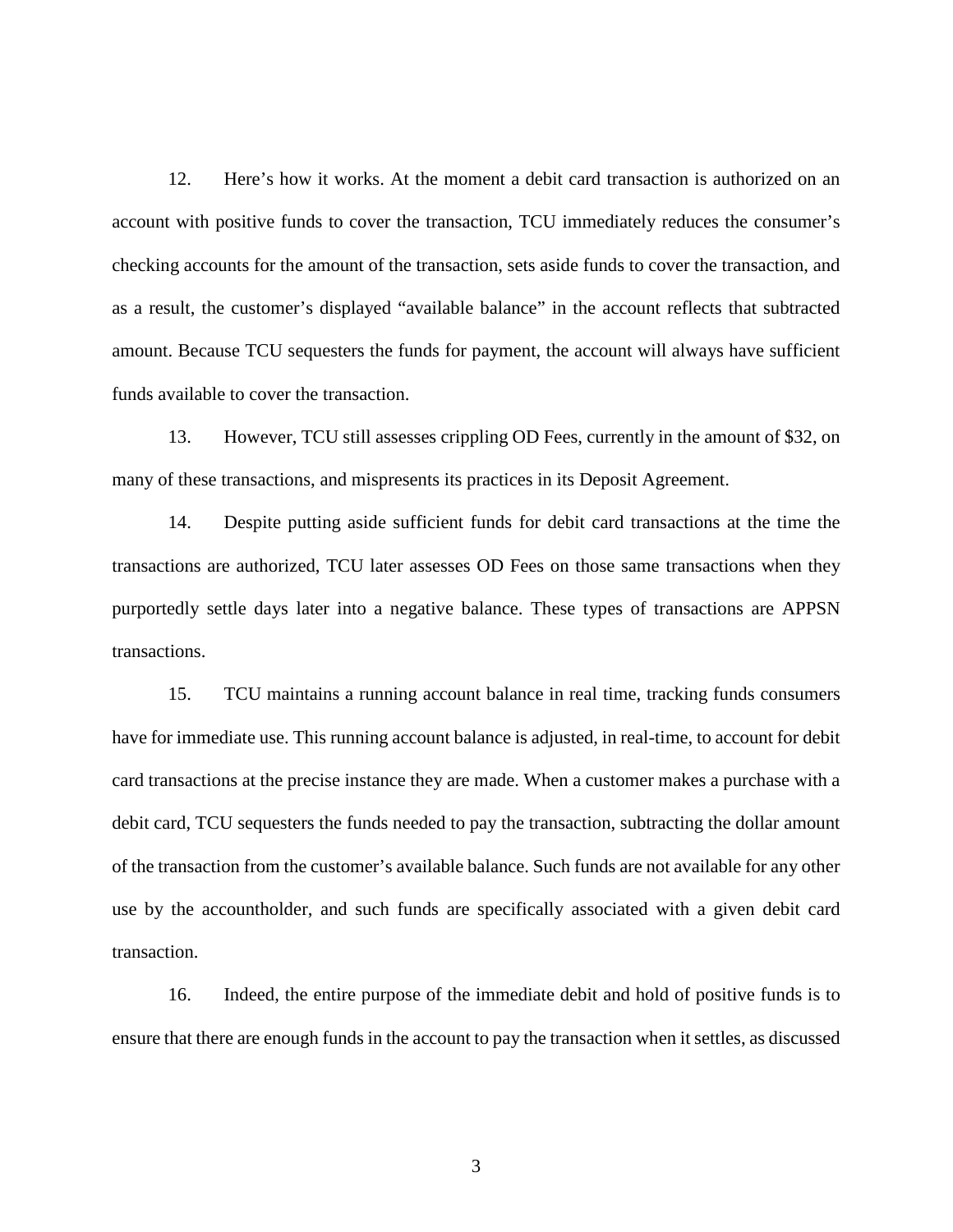in the Federal Register notice announcing revisions to certain provisions of the Truth in Lending Act regulations:

When a consumer uses a debit card to make a purchase, a hold may be placed on funds in the consumer's account to ensure that the consumer has sufficient funds in the account when the transaction is presented for settlement. This is commonly referred to as a "debit hold." During the time the debit hold remains in place, which may be up to three days after authorization, those funds may be unavailable for the consumer's use for other transactions.

Federal Reserve Board, Office of Thrift Supervision, and National Credit Union Administration, Unfair or Deceptive Acts or Practices, 74 FR 5498-01 (Jan. 29, 2009).

17. That means when any *subsequent*, intervening transactions are initiated on a checking account, they are compared against an account balance that has already been reduced to account for any earlier debit card transactions. This also means that many subsequent transactions incur OD Fees due to the unavailability of the funds sequestered for the earlier debit card transactions.

18. Despite keeping the held funds off-limits for other transactions (thereby ensuring that the related transactions *always* have sufficient available funds to be covered), TCU improperly charges OD Fees on APPSN Transactions.

19. Indeed, the Consumer Financial Protection Bureau ("CFPB") has expressed concern with this very issue, flatly calling the practice "unfair" and/or "deceptive" when:

A financial institution authorized an electronic transaction, which reduced a customer's available balance but did not result in an overdraft at the time of authorization; settlement of a subsequent unrelated transaction that further lowered the customer's available balance and pushed the account into overdraft status; and when the original electronic transaction was later presented for settlement, because of the intervening transaction and overdraft fee, the electronic transaction also posted as an overdraft and an additional overdraft fee was charged. Because such fees caused harm to consumers, one or more supervised entities were found to have acted unfairly when they charged fees in the manner described above. Consumers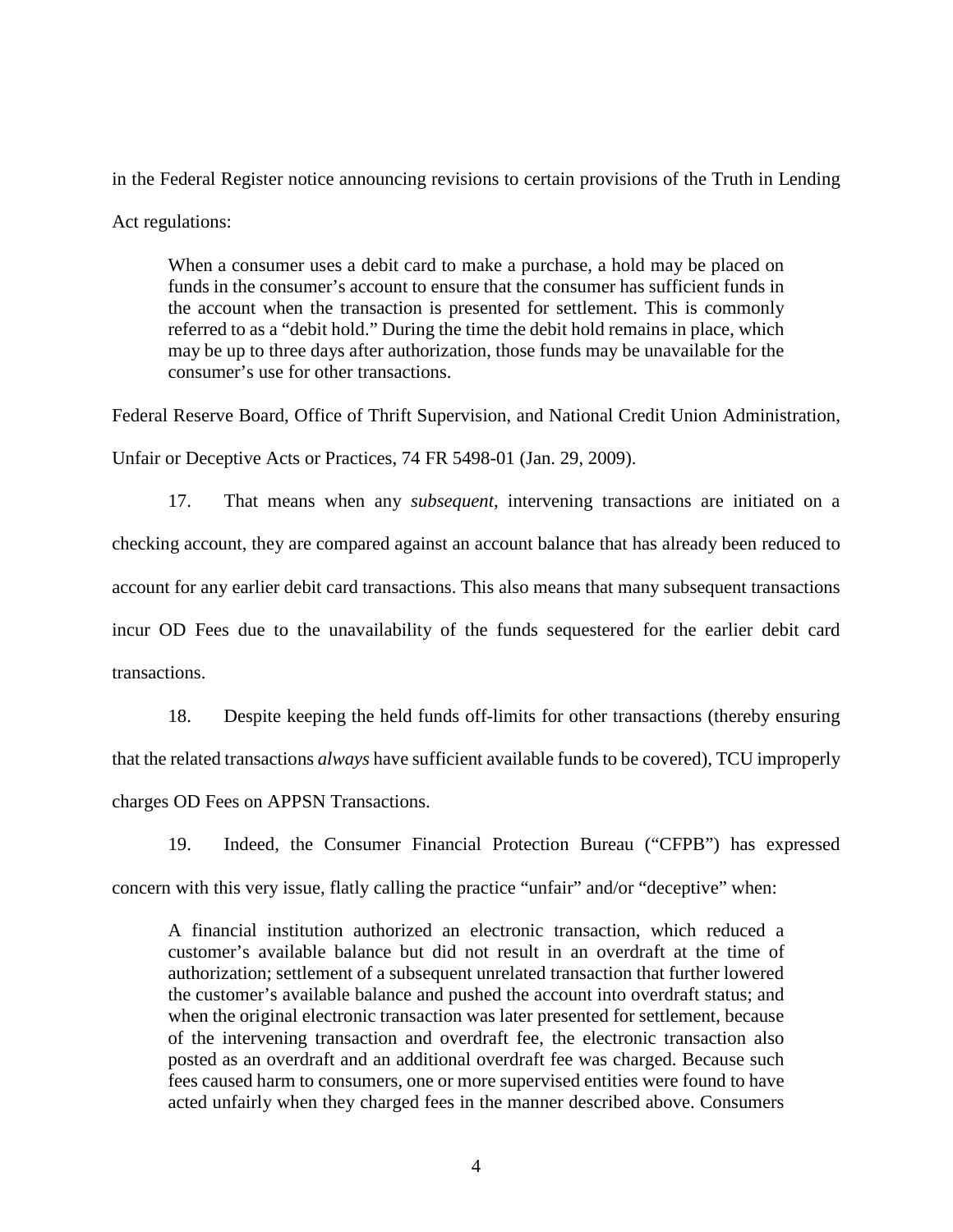likely had no reason to anticipate this practice, which was not appropriately disclosed. They therefore could not reasonably avoid incurring the overdraft fees charged. Consistent with the deception findings summarized above, examiners found that the failure to properly disclose the practice of charging overdraft fees in these circumstances was deceptive. At one or more institutions, examiners found deceptive practices relating to the disclosure of overdraft processing logic for electronic transactions. Examiners noted that these disclosures created a misimpression that the institutions would not charge an overdraft fee with respect to an electronic transaction if the authorization of the transaction did not push the customer's available balance into overdraft status. But the institutions assessed overdraft fees for electronic transactions in a manner inconsistent with the overall net impression created by the disclosures. Examiners therefore concluded that the disclosures were misleading or likely to mislead, and because such misimpressions could be material to a reasonable consumer's decision-making and actions, examiners found the practice to be deceptive. Furthermore, because consumers were substantially injured or likely to be so injured by overdraft fees assessed contrary to the overall net impression created by the disclosures (in a manner not outweighed by countervailing benefits to consumers or competition), and because consumers could not reasonably avoid the fees (given the misimpressions created by the disclosures), the practice of assessing fees under these circumstances was found to be unfair.

*Supervisory Highlights*, Consumer Financial Protection Bureau 9 (Winter 2015), https://files.consumerfinance.gov/f/201503\_cfpb\_supervisory-highlights-winter-2015.pdf.

20. There is no justification for this practice, other than to maximize TCU's OD Fee revenue. APPSN Transactions only exist because intervening checking account transactions supposedly reduce an account balance. But TCU is free to protect its interests and either reject those intervening transactions or charge OD Fees on those intervening transactions—and it does the latter to the tune of millions of dollars each year. But TCU was not content with just those millions in OD Fees. Instead, it sought millions *more* in OD Fees assessed on APPSN Transactions.

21. Besides being deceptive, unfair, and unconscionable, this practice breaches promises made in TCU's adhesion contracts—the Deposit Agreement which fundamentally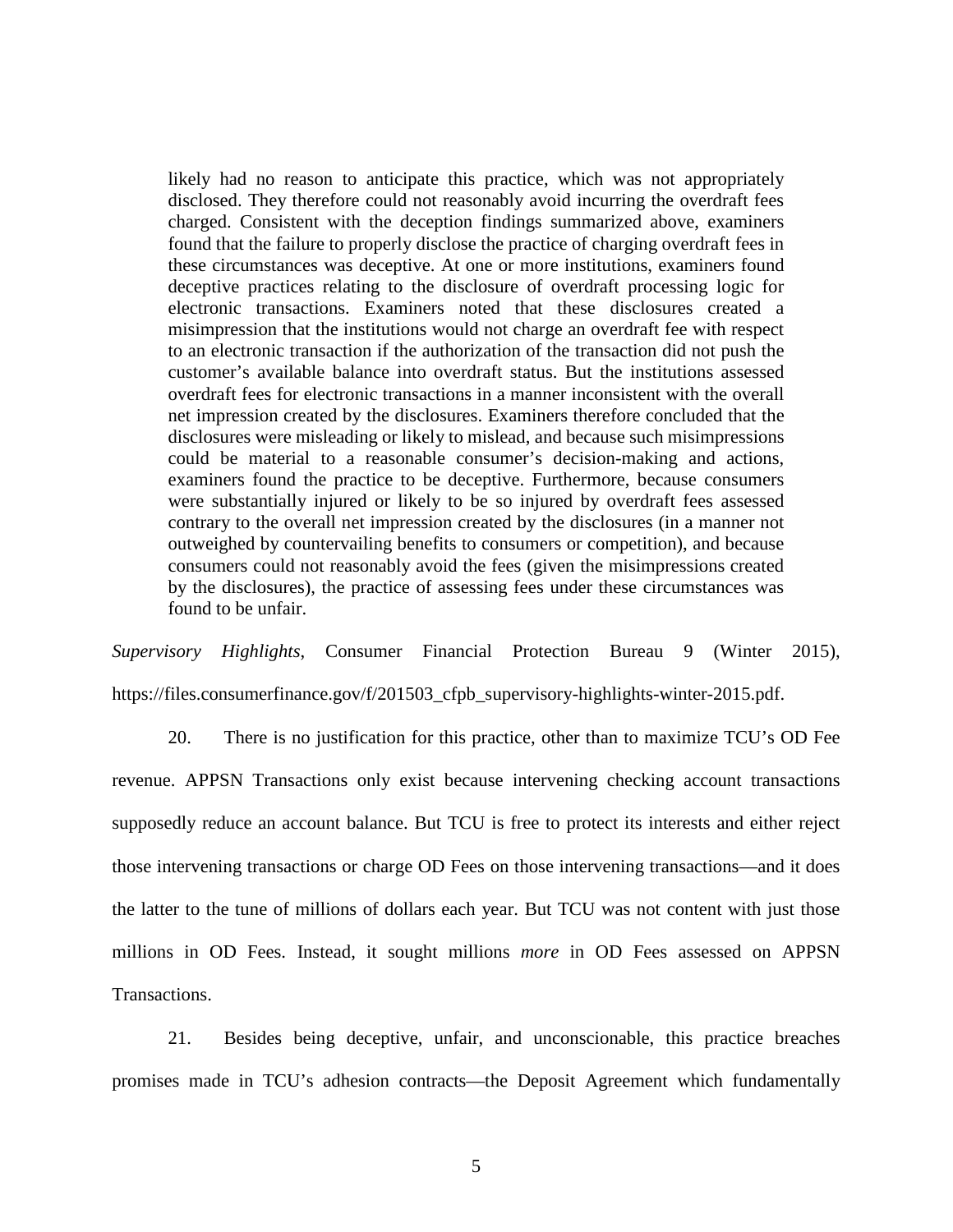misconstrues and misleads consumers about the true nature of TCU's processes and practices. This practice also exploits TCU's contractual discretion to gouge consumers.

22. In plain, clear, and simple language, the Deposit Agreement covering OD Fees promises that TCU will only charge an OD Fee on a transaction that has insufficient funds to cover the transaction.

23. Despite the promises in its Deposit Agreement, TCU routinely charges OD Fees on APPSN Transactions.

24. In short, TCU is not authorized by contract to charge OD Fees on transactions that have not overdrawn an account, but it has done so, and continues to do so, on a systematic basis.

#### **B. Mechanics of a Debit Card Transaction**

25. A debit card transaction occurs in two parts. First, authorization for the purchase amount is instantaneously obtained by the merchant from TCU. When a merchant physically or virtually "swipes" a customer's debit card, the credit card terminal connects, via an intermediary, to TCU, which verifies that the customer's account is valid and that sufficient available funds exist to "cover" the transaction amount.

26. At this step, if the transaction is approved, TCU immediately decrements the funds in a consumer's account and sequesters funds in the amount of the transaction, but does not yet transfer the funds to the merchant.

27. As explained *supra*, the immediate debit and hold of positive funds is designed to ensure that there are enough funds in the account to pay the transaction when it settles.

28. Sometime thereafter, the funds are actually transferred from the customer's account to the merchant's account.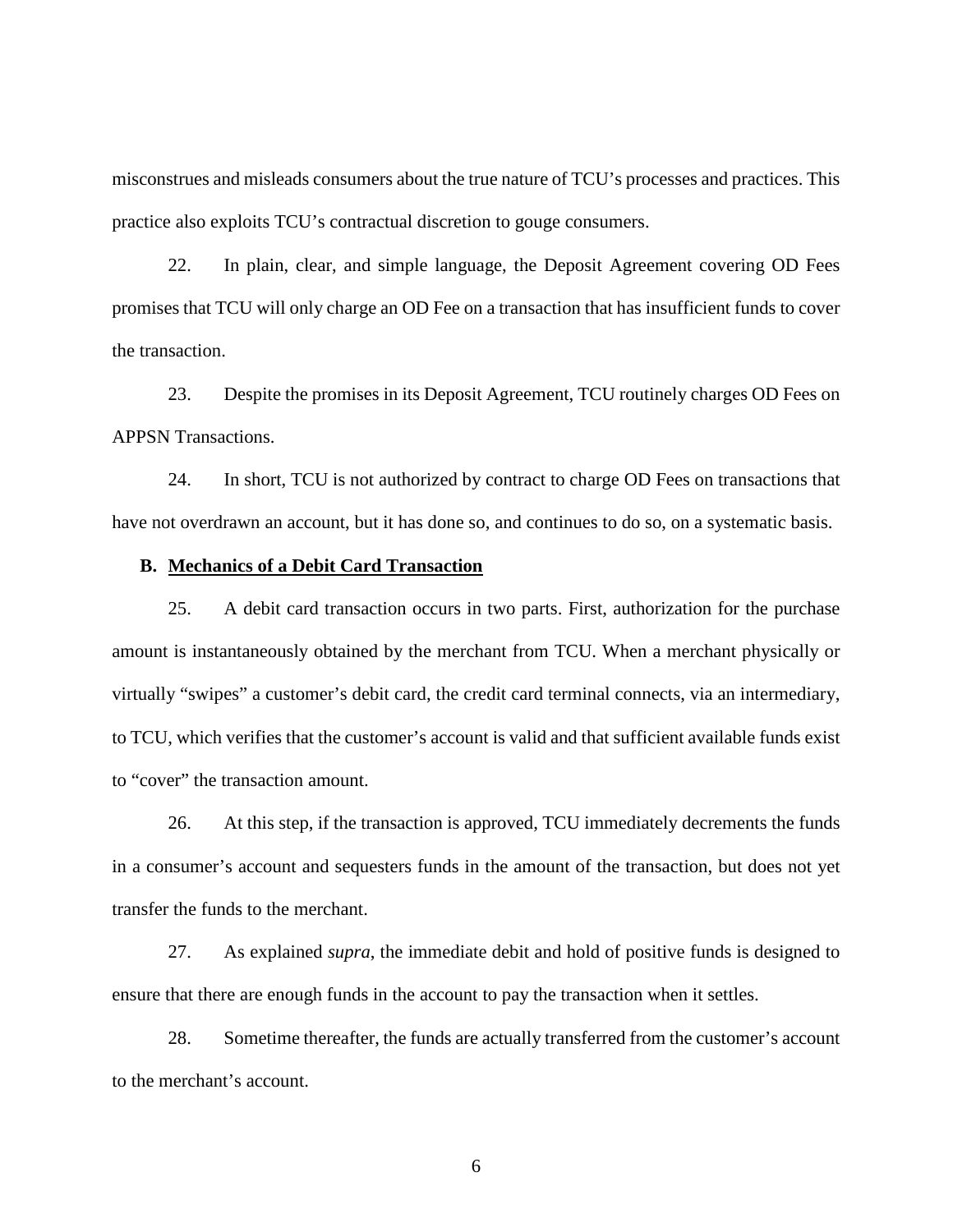29. There is no change—no impact whatsoever—to the available funds in an account when this transfer occurs.

### **C. TCU's Deposit Agreement**

30. Plaintiff has a TCU checking account, which is governed by TCU's Deposit Agreement.

31. The Deposit Agreement provides that TCU will not charge OD Fees on transactions that have sufficient funds to cover the transactions at the time they are initiated.

32. TCU promises that "debit authorization holds" are placed immediately on debit card transactions; that those held funds are not and cannot be available for use by *other* transactions; that the held funds will be used to pay for the transaction for which they were held; and that overdraft determinations are made at the moment TCU decides whether or not to "honor withdrawal requests that overdraw the account balance":

A temporary debit authorization hold affects your account balance - On debit card purchases, merchants may request a temporary hold on your account for a specified sum of money, which may be more than the actual amount of your purchase. When this happens, our processing system cannot determine that the amount of the hold exceeds the actual amount of your purchase. This temporary hold, and the amount charged to your account, will eventually be adjusted to the actual amount of your purchase, but it may be up to three days before the adjustment is made. Until the adjustment is made, the amount of funds in your account available for other transactions will be reduced by the amount of the temporary hold. If another transaction is presented for payment in an amount greater than the funds left after the deduction of the temporary hold amount, that transaction will be a nonsufficient funds (NSF) transaction if we do not pay it or an overdraft transaction if we do pay it. You will be charged an NSF or overdraft fee according to our NSF or overdraft fee policy. You will be charged the fee even if you would have had sufficient funds in your account if the amount of the hold had been equal to the amount of your purchase.

[. . .]

Overdrafts - You understand that we may, at our discretion, honor withdrawal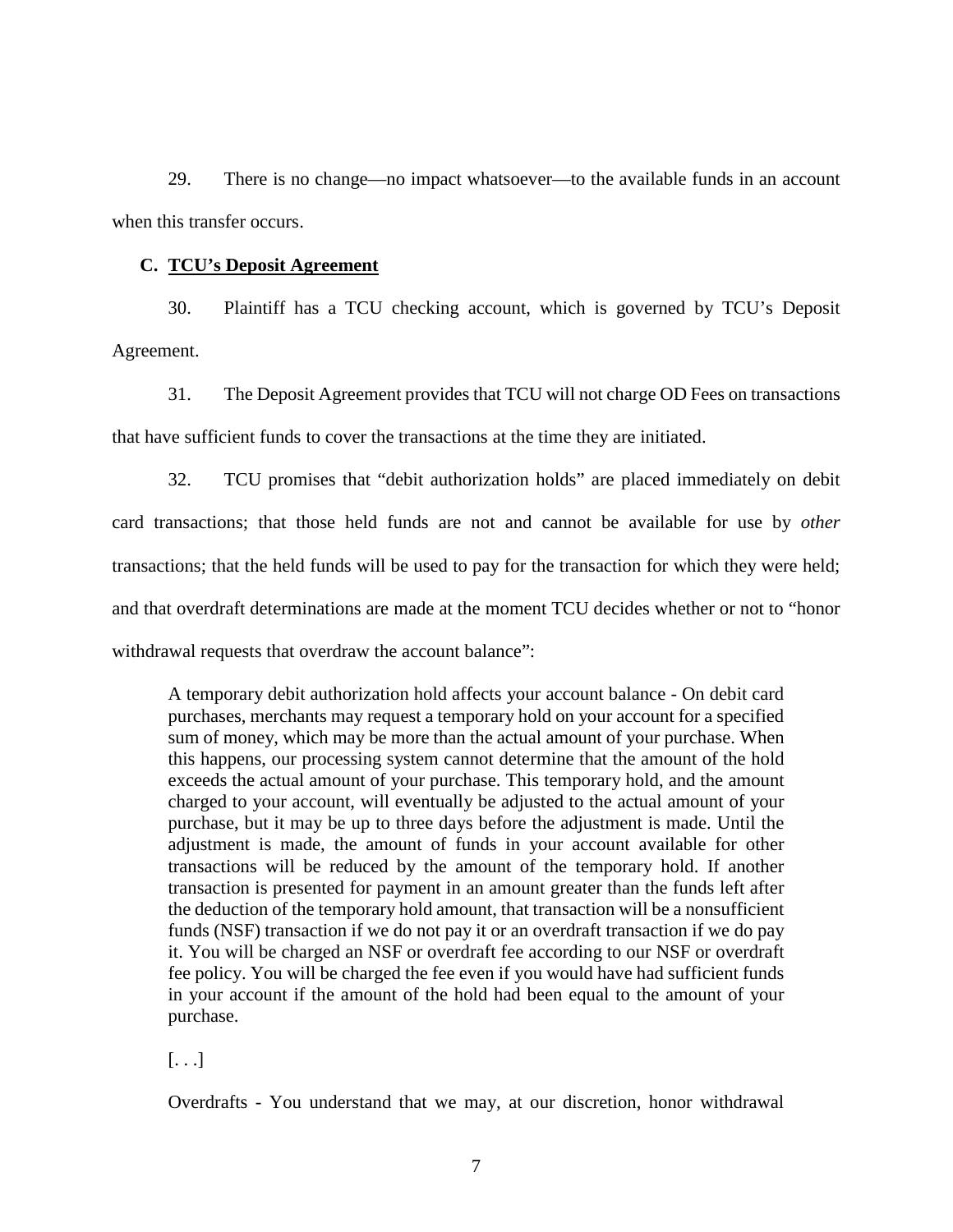requests that overdraw your account. However, the fact that we may honor withdrawal requests that overdraw the account balance does not obligate us to do so later.

Ex. A at  $4-5$ .

33. For APPSN Transactions, which are immediately deducted from a positive account balance and held aside for payment of that same transaction, there are always funds to cover those transactions—yet TCU assesses OD Fees on them anyway.

34. The above promises indicate that transactions are only overdraft transactions when they are authorized and approved into a negative account balance. Of course, that is not true for APPSN Transactions.

35. In fact, TCU actually authorizes transactions on positive funds, sets those funds aside, then fails to use those same funds to pay those same transactions. Instead, it uses a secret posting process described below.

36. All of the above representations and contractual promises are untrue. TCU charges OD Fees even when sufficient funds exist to cover transactions that are authorized into a positive balance. No express language in any document states that TCU may impose overdraft fees on APPSN Transactions.

37. The Deposit Agreement misconstrues TCU's true debit card processing and overdraft practices.

38. First, and most fundamentally, TCU charges overdraft fees on debit card transactions for which there are sufficient funds available to use to cover the transactions.

39. TCU assesses OD Fees on APPSN Transactions that *do* have sufficient account funds available to pay them throughout their lifecycle.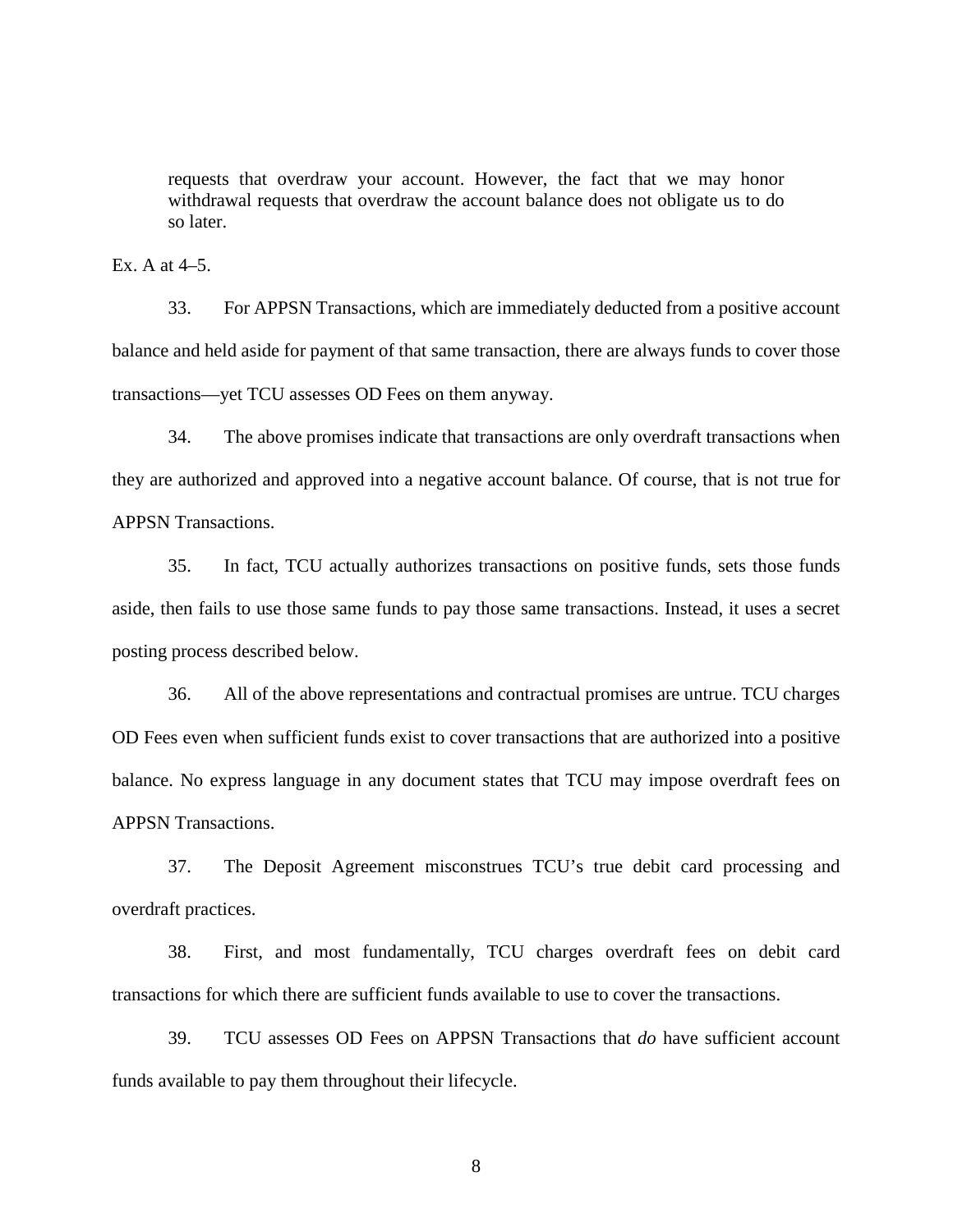40. TCU's practice of charging OD Fees even when sufficient available funds exist to pay a transaction violates a contractual promise not to do so. This discrepancy between TCU's actual practice and the contract causes consumers like Plaintiff to incur more OD Fees than they should.

41. Next, sufficient funds for APPSN Transactions are actually debited from the account immediately, consistent with standard industry practice.

42. Because these withdrawals take place upon initiation, they cannot be re-debited later. But that is what TCU does when it re-debits the account during a secret batch posting process.

43. TCU's actual practice is to assay the same debit card transaction twice to determine if the transaction overdraws an account—either at the time a transaction is authorized or later at the time the transaction is settled.

44. At the time of settlement, however, the available balance *has not changed at all* for these transactions previously authorized into sufficient funds. As such, TCU may not charge an OD Fee on such transactions because the available balance was never rendered insufficient.

45. Upon information and belief, something more is going on: during its middle-of-thenight batch posting process, and at the moment a debit card transaction is getting ready to settle, TCU releases the debit hold for a split second, putting money back into the account, then re-debits the same transaction a second time.

46. This secret step allows it to charge OD Fees on transactions that never should have qualified—transactions that were authorized into sufficient funds, and for which TCU specifically set aside money to pay them.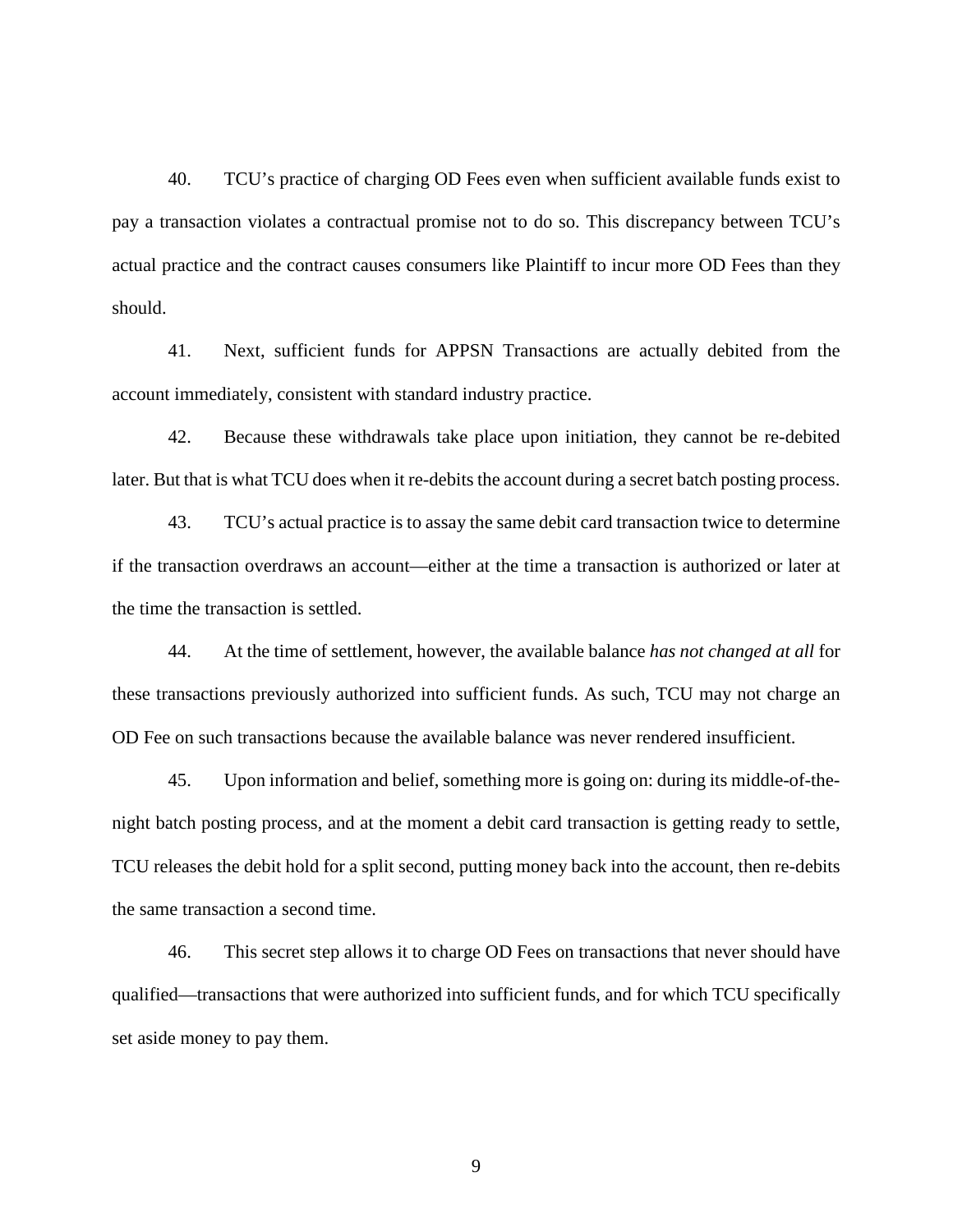47. This gap between TCU's actual practices and what it promises in its Deposit Agreement causes consumers to incur more OD Fees than they should.

#### **D. TCU Abuses Contractual Discretion**

48. TCU's manipulation of debit card transactions to charge OD Fees is not simply a breach of the express terms of Deposit Agreement; TCU also exploits its contractual discretion to the detriment of accountholders when it engages in this challenged practice.

49. The phrase "to pay" a transaction is undefined in the Deposit Agreement. TCU uses its discretion to define "to pay" in a manner contrary to any reasonable, common sense understanding of the phrase. By TCU's implied definition, a balance is insufficient "to pay" a transaction even if TCU has purposefully sequestered sufficient available funds for that transaction at the time it is made.

50. Moreover, TCU uses its contractual discretion to cause APPSN Transactions to incur OD Fees by knowingly authorizing later transactions which consume available funds previously sequestered for APPSN Transactions.

51. TCU uses its contractual discretion unfairly to extract OD Fees on transactions that no reasonable consumer would believe could cause the fees.

### **E. Reasonable Consumers Understand Debit Card Transactions are Debited Immediately**

52. The assessment of OD Fees on APPSN Transactions is fundamentally inconsistent with the immediate withdrawal of funds for debit card transactions. If funds are immediately debited, they cannot be depleted by intervening transactions (and it is that subsequent depletion that is the necessary condition of APPSN Transactions). If funds are immediately debited, then, they are necessarily applied to the debit card transactions for which they were debited.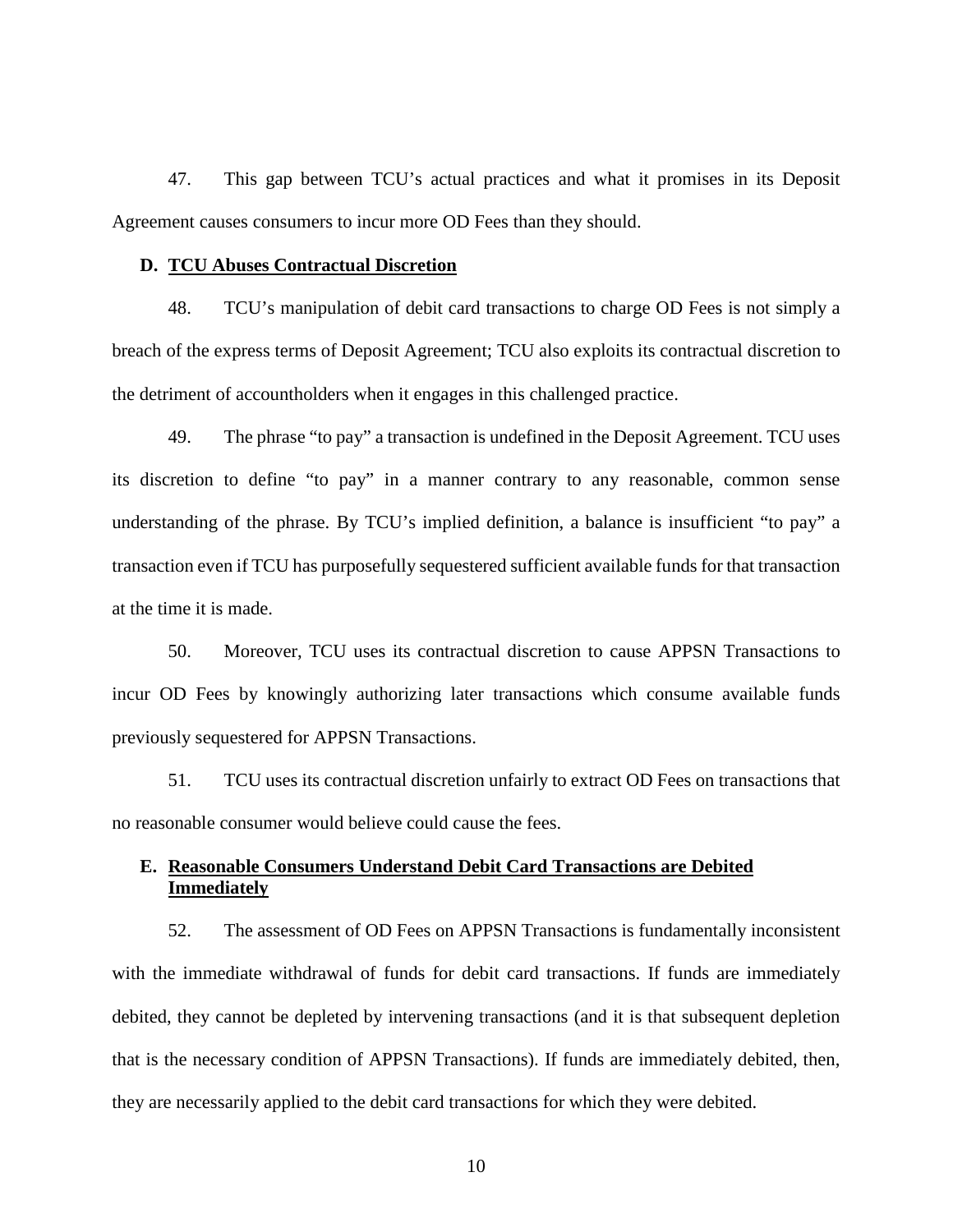53. TCU was and is aware that this is precisely how accountholders reasonably understand debit card transactions work.

54. TCU knows that many consumers prefer debit cards for these very reasons. Consumer research indicates that consumers prefer debit cards as a budgeting device because they do not allow debt like credit cards do and because the money comes directly out of a checking account.

55. Consumer Action, a national nonprofit consumer education and advocacy organization, advises consumers determining whether they should use a debit card that "[t]here is no grace period on debit card purchases the way there is on credit card purchases; the money is immediately deducted from your checking account. Also, when you use a debit card you lose the one or two days of 'float' time that a check usually takes to clear." *What Do I Need to Know About Using a Debit Card?*, Consumer Action (Jan. 14, 2019), http://www.consumeraction.org/helpdesk/articles/what\_do\_i\_need\_to\_know\_about\_using\_a\_debit\_card/.

56. Further, Consumer Action informs consumers that "Debit cards offer the convenience of paying with plastic without the risk of overspending. When you use a debit card, you do not get a monthly bill. You also avoid the finance charges and debt that can come with a credit card if not paid off in full." *Understanding Debit Cards*, Consumer Action, https://www.consumer-action.org/english/articles/understanding\_debit\_cards (last visited August 13, 2019).

57. This understanding is a large part of the reason that debit cards have risen in popularity. The number of terminals that accept debit cards in the United States has increased by approximately 1.4 million in the last five years, and with that increasing ubiquity, consumers have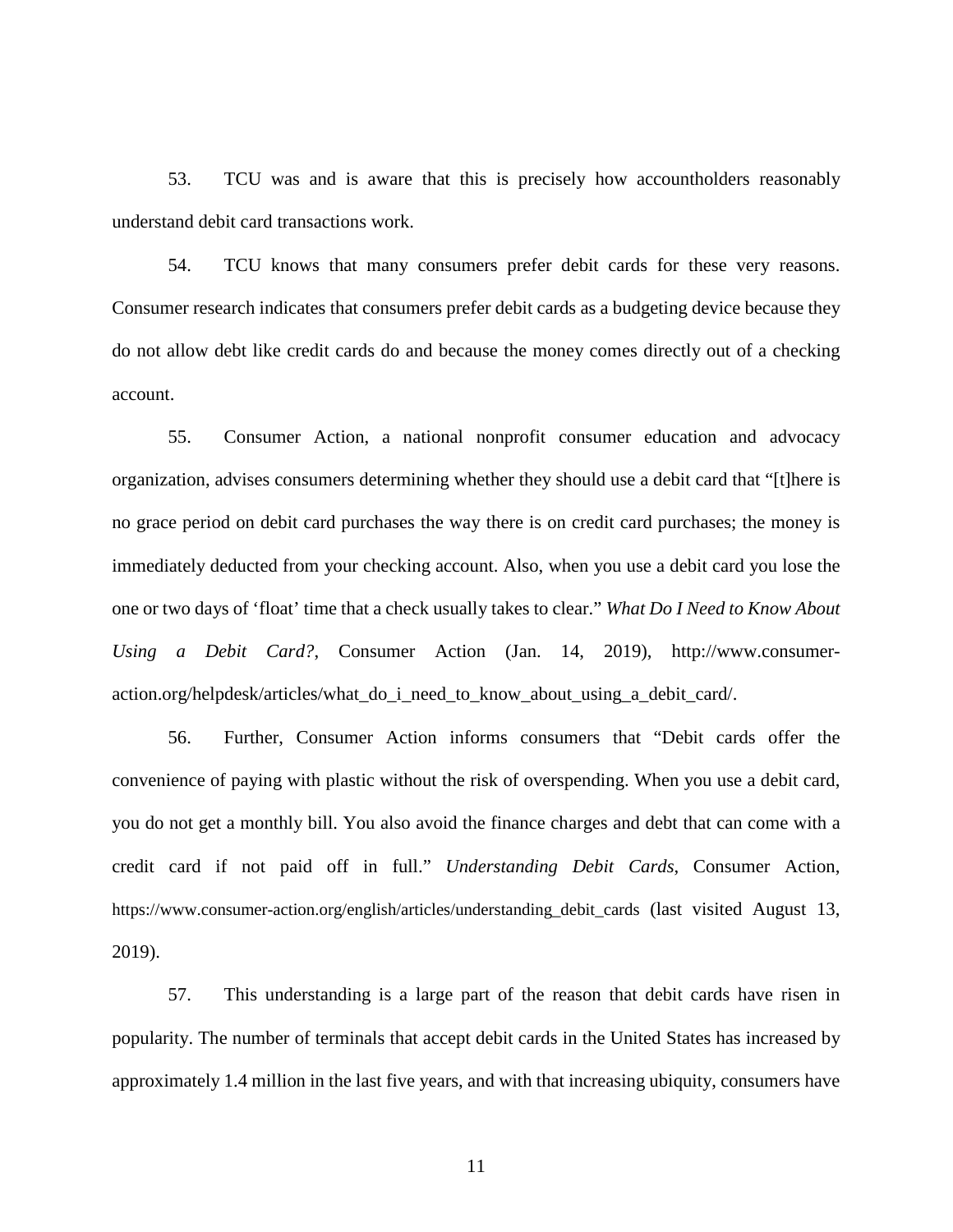viewed debit cards (along with credit cards) "as a more convenient option than refilling their wallets with cash from an ATM." Maria LaMagna, *Debit Cards Gaining on Case for Smallest Purchases,* MarketWatch (Mar. 23, 2016), http://www.marketwatch.com/story/more-people-areusing-debit-cards-to-buy-a-pack-of-gum-2016-03-23.

58. Not only have consumers increasingly substituted cash for debit cards, but they believe that a debit card purchase is the fundamental equivalent of a cash purchase, with the swipe of a card equating to handing over cash permanently and irreversibly.

59. TCU was aware of the consumer perception that debit transactions reduce an available balance *in a specified order*—namely, the moment they are actually initiated—and its Deposit Agreement only support this perception.

#### **F. Plaintiff's Debit Card Transactions**

60. As an example of TCU's unlawful APPSN policy which ensnared Plaintiff, on April 2, 2018, Ms. Ingram was assessed a \$32.00 OD Fee on a debit card transaction of \$7.96 that settled that day, despite the fact that positive funds were deducted immediately, two days prior, for the transactions. As another example, the same fact pattern occurred on March 21, 2018, when TCU assessed an OD Fee on a debit card purchase of \$26.45 that was authorized into a positive account balance the day prior.

#### **II. TCU CHARGES TWO OR MORE NSF FEES ON THE SAME ITEM**

61. TCU's Deposit Agreement allows it to take certain steps when an accountholder attempts an Automated Clearing House ("ACH") transaction but does not have sufficient funds to cover it. Specifically, the Credit Union may (a) authorize the transaction and charge a *single* OD Fee; or (b) reject the transaction and charge a *single* NSF Fee.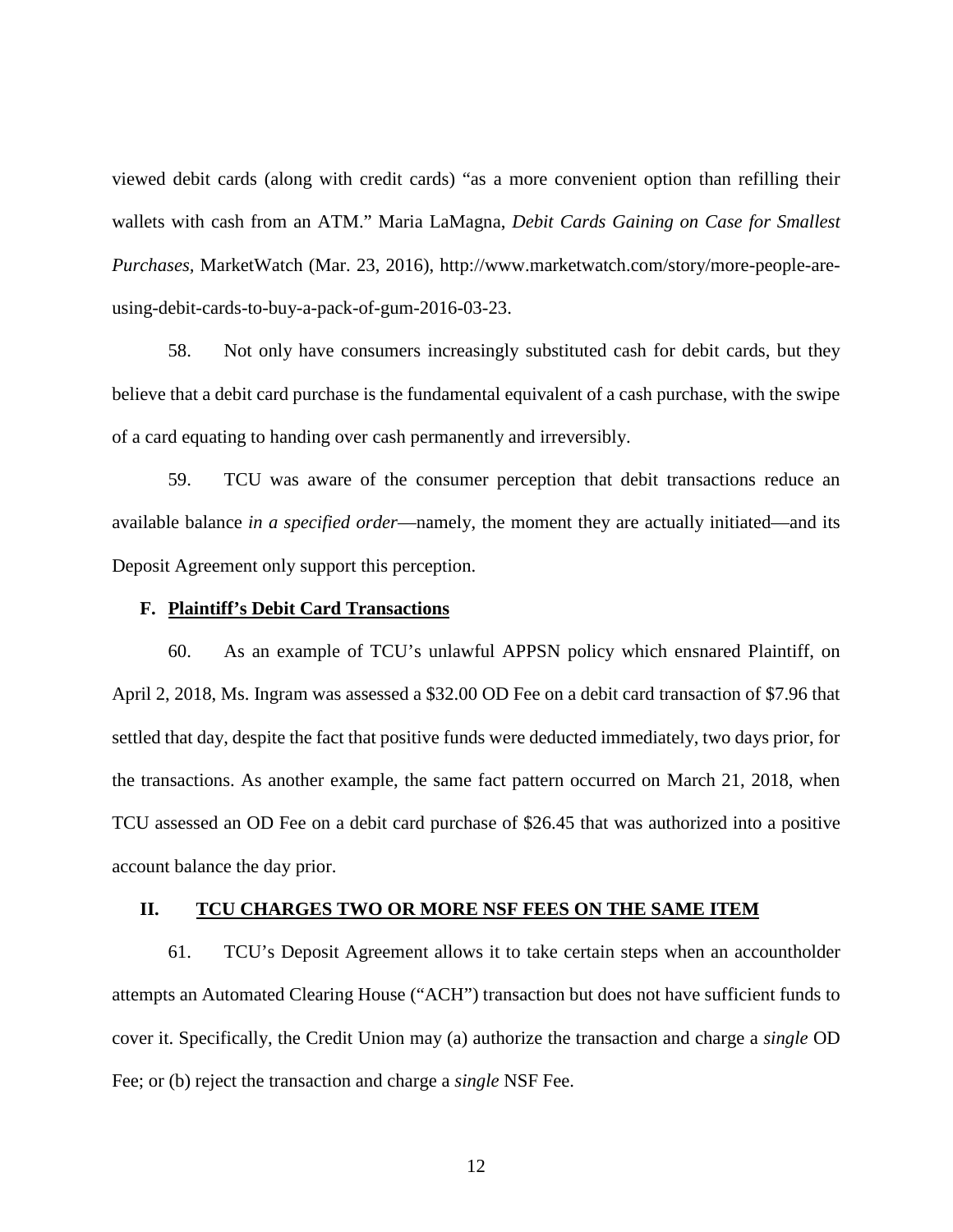62. In contrast to its Deposit Agreement, however, TCU regularly assesses two or more NSF Fees on the *same* item or transaction.

63. Plaintiff does not dispute TCU's right to reject a transaction and charge a *single* NSF Fee, but TCU unlawfully maximizes its already profitable NSF Fees with deceptive practices that also violate the express terms of its Deposit Agreement.

64. Specifically, TCU unlawfully assesses *multiple* NSF Fees on a single ACH transaction.

65. Unbeknownst to consumers, each time TCU reprocesses an ACH transaction or check for payment after it was initially rejected for insufficient funds, TCU chooses to treat it as a new and unique item or transaction that is subject to yet another NSF Fee. But TCU's Deposit Agreement never discloses that this counterintuitive and deceptive result could be possible and, in fact, suggests the opposite.

66. The Deposit Agreement indicates that only a *single* NSF Fee will be charged per "transaction" or "item," however many times that item is reprocessed without the customer's request to do so. An electronic item reprocessed after an initial return for insufficient funds, especially through no action by the customer, cannot and does not fairly become a new, unique item for fee assessment purposes, particularly where TCU reprocesses the items knowing there are insufficient funds.

67. TCU's Deposit Agreement never discloses this practice. To the contrary, the Credit Union's Deposit Agreement indicates it will only charge a single NSF Fee on an item or per transaction.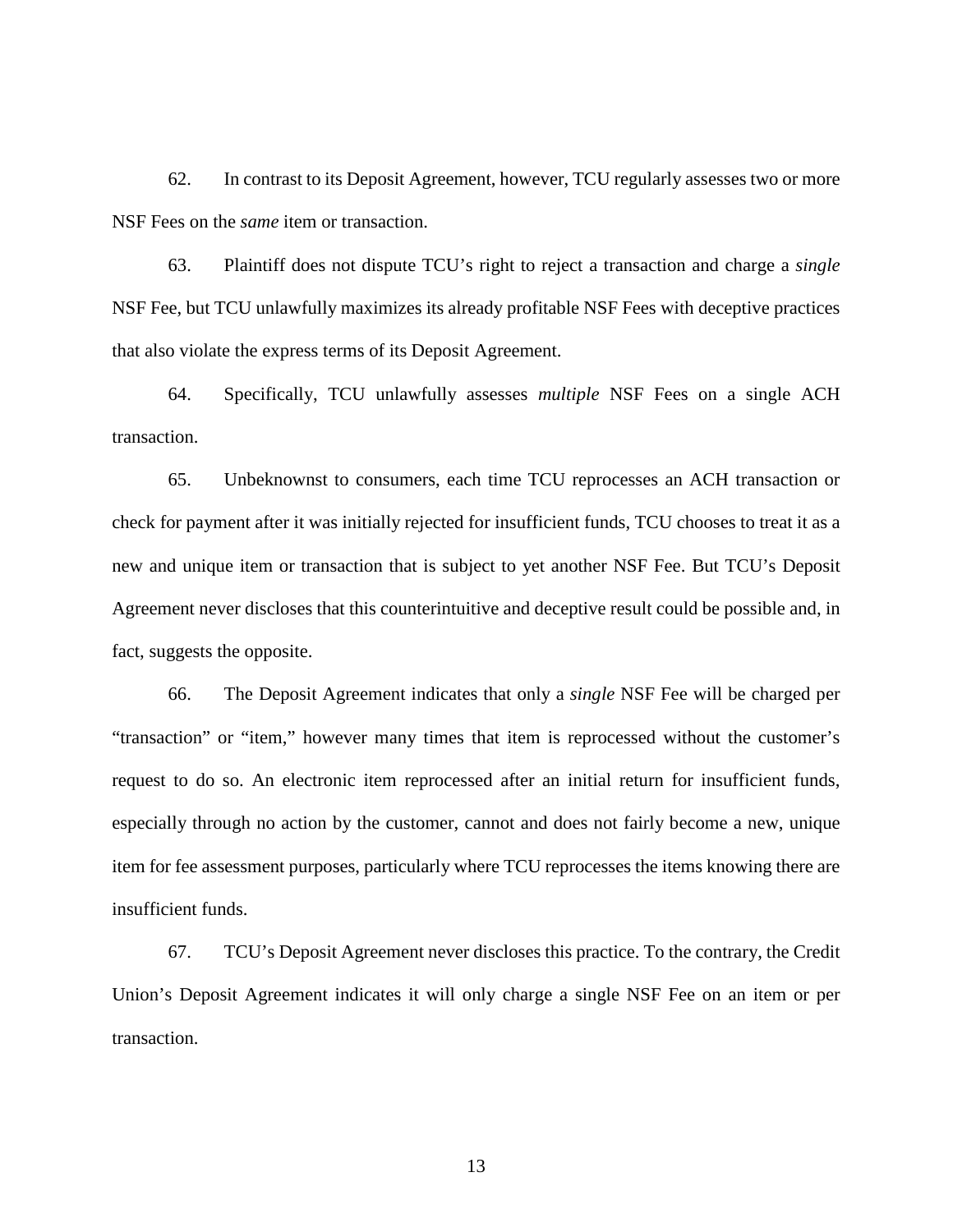68. This abusive practice is not universal in the financial services industry. Indeed, major banks like Chase—the largest consumer bank in the country—do not undertake the practice of charging more than one NSF Fee on the same item when it is reprocessed. Instead, Chase charges one NSF Fee even if a transaction is reprocessed for payment multiple times.

#### **A. Plaintiff's Experience**

69. In support of her claim, Plaintiff offers an example of an NSF Fee that should not have been assessed against her checking account. As alleged below, TCU (a) reprocessed a previously declined transaction without Plaintiff's knowledge or request; and (b) charged a fee upon reprocessing.

70. On February 16, 2018, Ms. Ingram attempted an electronic payment via ACH.

71. TCU rejected payment of that transaction due to insufficient funds and charged Ms. Ingram a \$32 NSF Fee for doing so. Ms. Ingram does not dispute this initial fee, as it is allowed by TCU's Deposit Agreement.

72. Unbeknownst to Ms. Ingram and without her request to TCU to reprocess the transaction, however, ten days later, on February 26, 2018, TCU processed the same transaction yet again, and again rejected the transaction due to insufficient funds and charged Ms. Ingram *another* \$32 NSF Fee.

73. *In sum, TCU charged Ms. Ingram \$64 in NSF Fees to process a single, unpaid transaction.*

74. Ms. Ingram understood the payment to be a single transaction as is laid out in TCU's Deposit Agreement, capable at most of receiving a single NSF Fee (if TCU returned it) or a single OD Fee (if TCU paid it).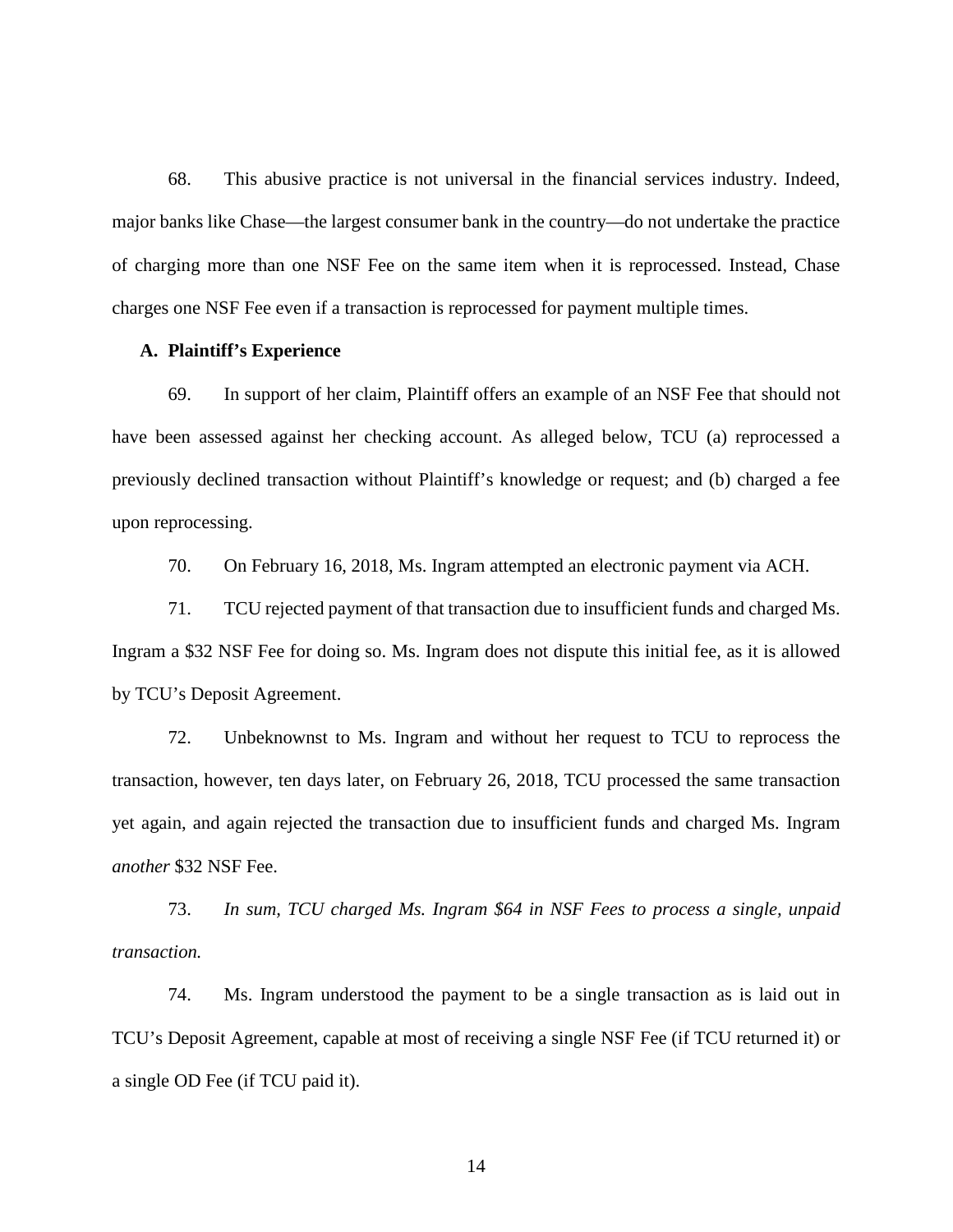# **B. The Imposition of Multiple NSF Fees on a Single Transaction Violates TCU's Express Promises and Representations**

75. The Deposit Agreement provides the general terms of Plaintiff's relationship with the Credit Union and makes explicit promises and representations regarding how transactions will be processed, as well as when NSF Fees and OD Fees may be assessed.

76. The Deposit Agreement contains explicit terms indicating that NSF Fees will only be assessed once per "ACH NSF Item," when in fact TCU regularly charges two or more NSF Fees per item even though a customer only requested the payment or transfer once.

77. TCU's Deposit Agreement indicates that a singular NSF Fee can be assessed on items.

78. TCU's Deposit Agreement states that it will charge \$32 per item that is returned due to insufficient funds.

79. According to the Deposit Agreement, at most a *single* fee will be assessed on an

"ACH NSF Item":

If a check, item or transaction (other than an ATM or everyday debit card transaction) is presented without sufficient funds in your account to pay it, we may, at our discretion, pay the item (creating an overdraft) or return the item for insufficient funds (NSF). The amounts of the overdraft and NSF fees are disclosed elsewhere, as are your rights to opt in to overdraft services for ATM and everyday debit card transactions, if applicable.

 $\left[\ldots\right]$ 

| <b>ACH Fees</b> |  |
|-----------------|--|
|                 |  |
|                 |  |

Ex. A at 9, 24.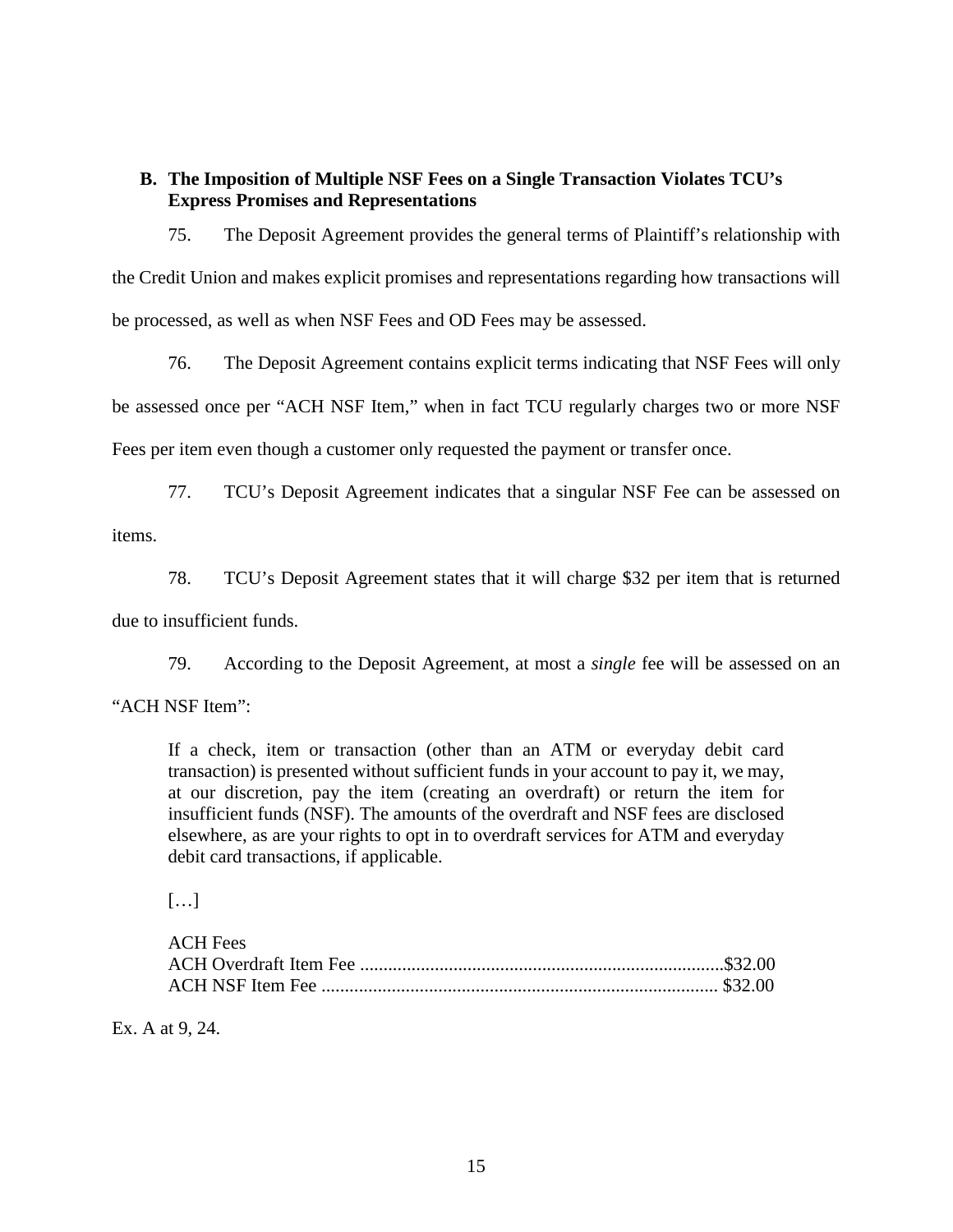80. The same "check, item or transaction" on an account cannot conceivably become a new one each time the request for payment is rejected then reprocessed, especially when—as here—Plaintiff took no action to reprocess it.

81. There is zero indication anywhere in the Deposit Agreement that the same "check, item or transaction" is eligible to incur multiple NSF Fees.

82. Even if TCU reprocesses an instruction for payment, it is still the same "check, item or transaction." The Credit Union's reprocessing is simply another attempt to effectuate an accountholder's original request for payment.

83. The disclosures described above never discuss a circumstance where TCU may assess multiple NSF Fees for a single check or ACH transaction that was returned for insufficient funds and later reprocessed one or more times and returned again.

84. In sum, TCU promises that one \$32 NSF Fee will be assessed per "check, item or transaction", and these terms must mean all iterations of the same request for payment. As such, TCU breached its Deposit Agreement when it charged more than one NSF Fee per item.

85. Reasonable consumers understand any given authorization for payment to be one, singular "check, item or transaction," as those terms are used in TCU's Deposit Agreement.

86. Taken together, the representations and omissions identified above convey to customers that all submissions for payment of the same transaction will be treated as the same "item," which the Credit Union will either authorize (resulting in an overdraft item) or reject (resulting in a returned item) when it decides there are insufficient funds in the account. Nowhere does TCU disclose that it will treat each reprocessing of a check or ACH payment as a separate item, subject to additional fees, nor do TCU customers ever agree to such fees.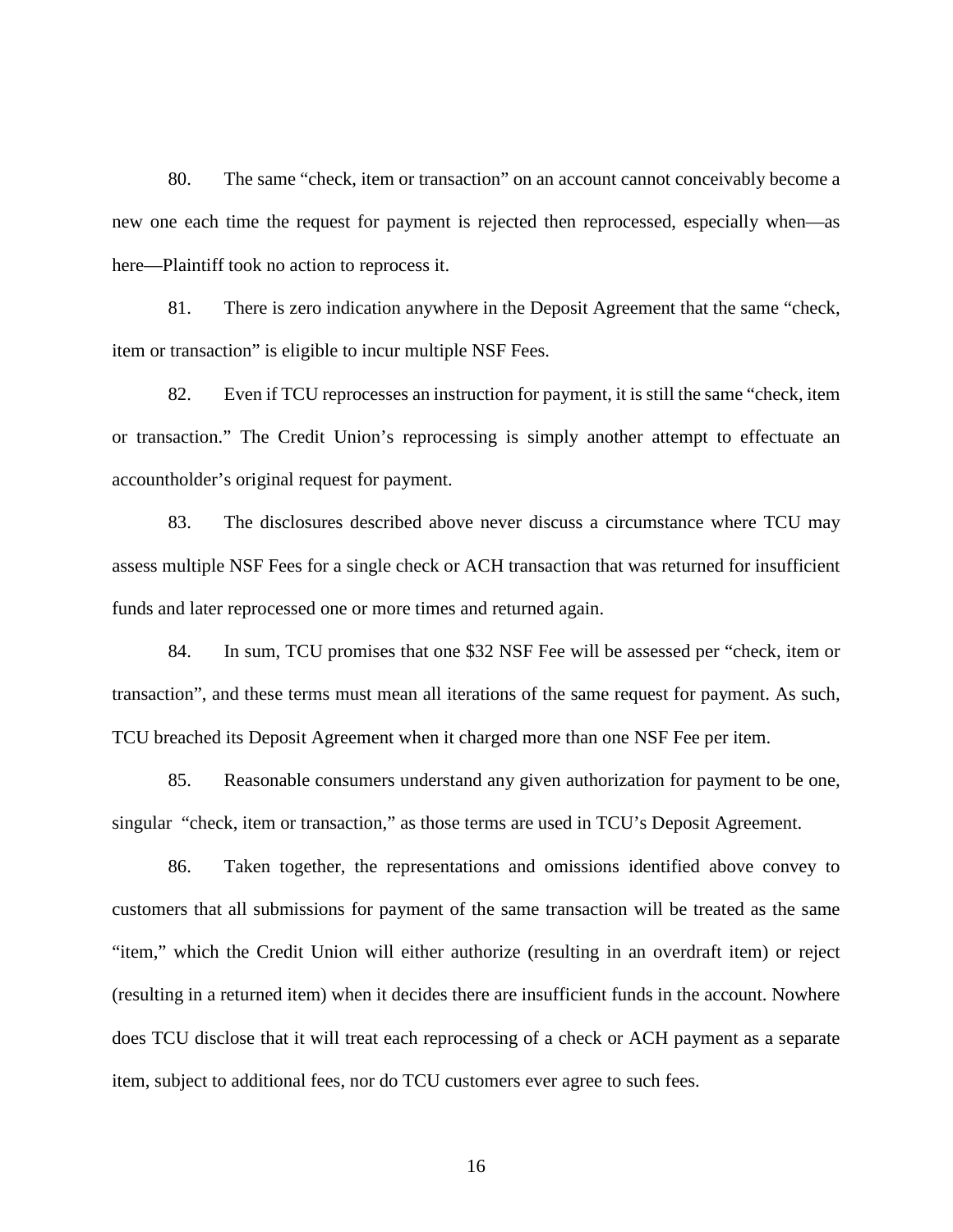87. Customers reasonably understand, based on the language of the Deposit Agreement, that the Credit Union's reprocessing of checks or ACH payments are simply additional attempts to complete the original order or instruction for payment, and as such, will not trigger NSF Fees. In other words, they are always the same item or transaction.

88. Banks and credit unions like TCU that employ this abusive practice know how to plainly and clearly disclose it. Indeed, other banks and credit unions that engage in this abusive practice disclose it expressly to their accountholders—something TCU never did.

89. For example, First Citizens Bank, a major institution in the Carolinas, engages in

the same abusive practice as TCU, but at least expressly states:

Because we may charge a service fee for an NSF item each time it is presented, **we may charge you more than one service fee for any given item**. All fees are charged during evening posting. When we charge a fee for NSF items, the charge reduces the available balance in your account and may put your account into (or further into) overdraft. $<sup>1</sup>$  $<sup>1</sup>$  $<sup>1</sup>$ </sup>

90. First Hawaiian Bank also engages in the same abusive practices as TCU, but at least

currently discloses it in its online banking agreement, in all capital letters, as follows:

# YOU AGREE THAT MULTIPLE ATTEMPTS MAY BE MADE TO SUBMIT A RETURNED ITEM FOR PAYMENT AND THAT **MULTIPLE FEES MAY BE CHARGED TO YOU AS A RESULT OF A RETURNED ITEM AND RESUBMISSION**. [2](#page-16-1)

91. Klein Bank similarly states in its online banking agreement:

[W]e will charge you an NSF/Overdraft Fee each time: (1) a Bill Payment (electronic or check) is submitted to us for payment from your Bill Payment

l

<span id="page-16-0"></span><sup>1</sup> *First Citizens Bank Deposit Account Agreement*, First Citizens Bank,

https://www.firstcitizens.com/personal/banking/deposit-agreement (last visited Aug. 13, 2019) (emphasis added).

<span id="page-16-1"></span><sup>2</sup> *Terms and Conditions of FHB Online Services*, First Hawaiian Bank 40,

https://www.fhb.com/en/assets/File/Home\_Banking/FHB\_Online/Terms\_and\_Conditions\_of\_FH B\_Online\_Services\_RXP1.pdf (last visited Aug. 13, 2019) (emphasis added).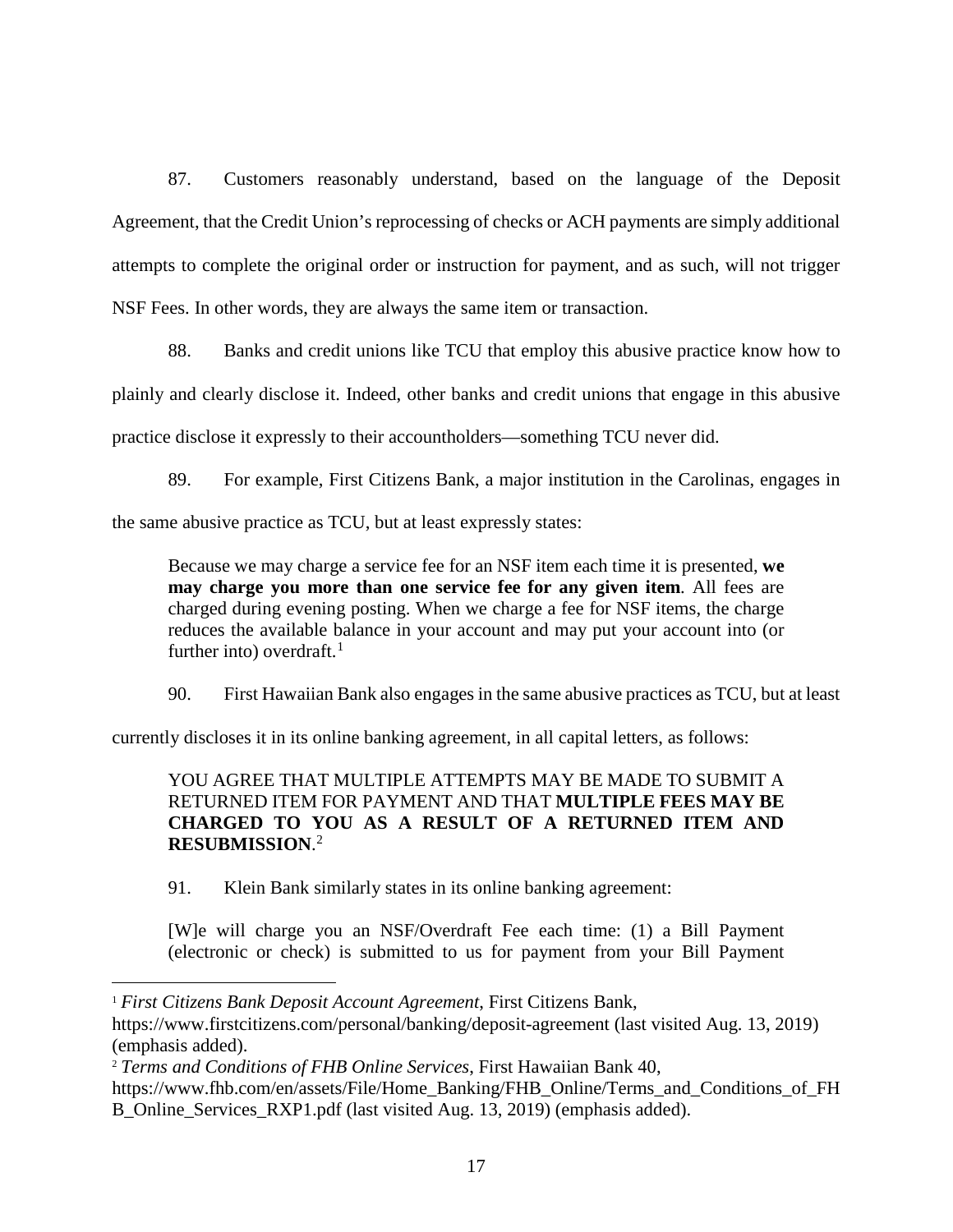Account when, at the time of posting, your Bill Payment Account is overdrawn, would be overdrawn if we paid the item (whether or not we in fact pay it) or does not have sufficient available funds; or (2) we return, reverse, or decline to pay an item for any other reason authorized by the terms and conditions governing your Bill Payment Account. **We will charge an NSF/Overdraft Fee as provided in this section regardless of the number of times an item is submitted or resubmitted to us for payment**, and regardless of whether we pay the item or return, reverse, or decline to pay the bill payment.<sup>[3](#page-17-0)</sup>

92. First Financial Bank in Ohio, aware of the commonsense meaning of "item,"

clarifies the meaning of that term to its accountholders:

Merchants or payees may present an item multiple times for payment if the initial or subsequent presentment is rejected due to insufficient funds or other reason (representment). **Each presentment is considered an item and will be charged accordingly**. [4](#page-17-1)

93. TCU provides no such disclosures, and in so doing, deceives its accountholders.

# **C. The Imposition of Multiple NSF Fees on a Single Transaction Breaches TCU's Duty of Good Faith and Fair Dealing**

94. Parties to a contract are required not only to adhere to the express conditions in the

contract, but also to act in good faith when they are invested with a discretionary power over the

other party.

 $\overline{\phantom{a}}$ 

95. The party with discretion is required to exercise that power and discretion in good

faith. This creates an implied promise to act in accordance with the parties' reasonable expectations

and means that the Credit Union is prohibited from exercising its discretion to enrich itself and

gouge its customers.

<span id="page-17-0"></span><sup>3</sup> *Online Access Agreement*, Klein Bank 4 (Jan. 2013),

http://cups.cs.cmu.edu/bankprivacy/notices/kleinfinancialinc1123915chaskamn16.pdf (emphasis added).

<span id="page-17-1"></span><sup>4</sup> *Terms and Conditions of Your Account*, First Financial Bank 36 (Aug. 2018),

https://www.bankatfirst.com/content/dam/first-financial-bank/FFB\_Terms\_and\_Conditions.pdf (emphasis added).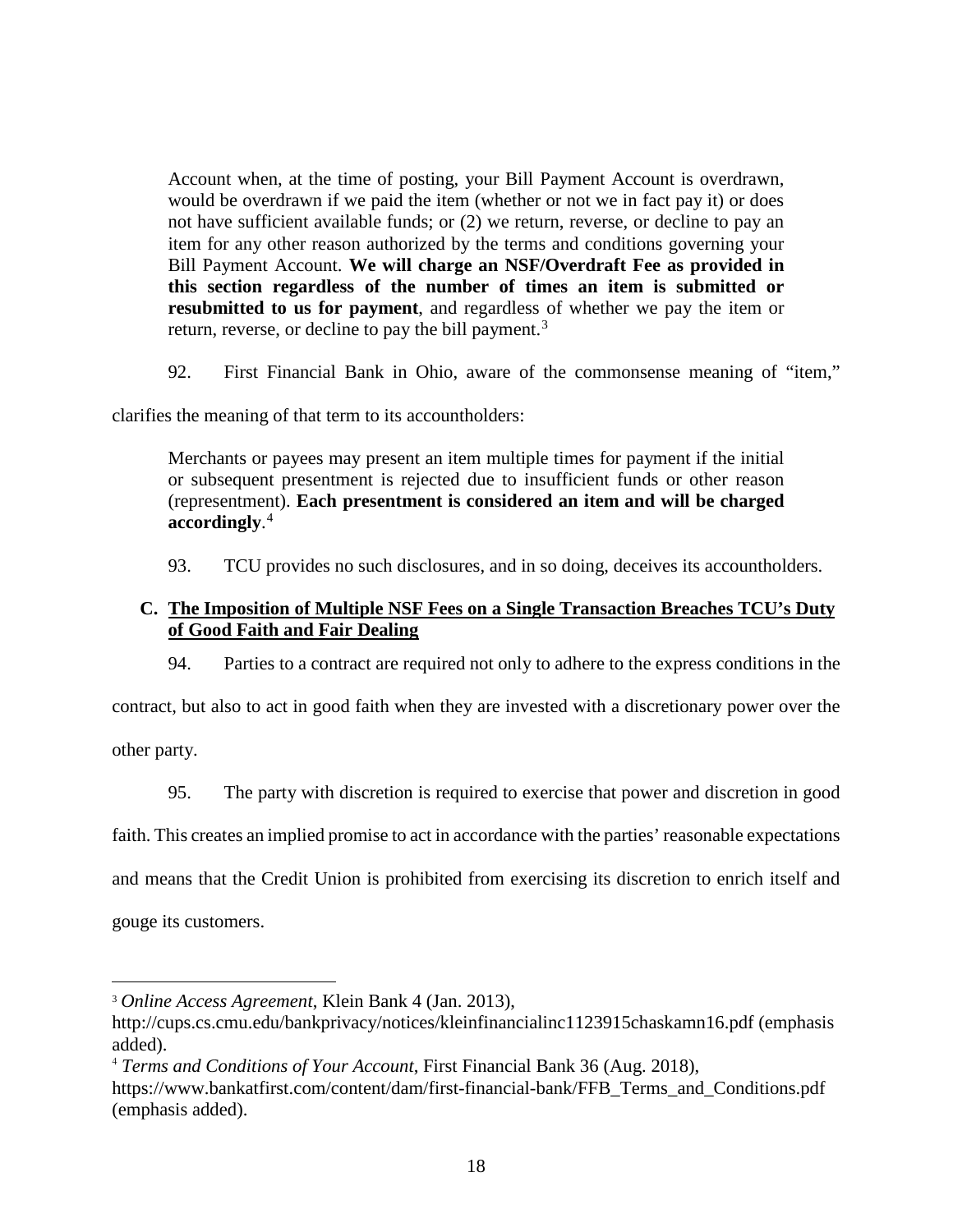96. Indeed, the Credit Union has a duty to honor transaction requests in a way that is fair to Plaintiff and its other customers and is prohibited from exercising its discretion to pile on ever greater penalties on the customer.

97. Here—in the adhesion agreements TCU foisted on Plaintiff and its other customers—TCU has provided itself numerous discretionary powers affecting customers' credit union accounts. But instead of exercising that discretion in good faith and consistent with consumers' reasonable expectations, the Credit Union abuses that discretion to take money out of consumers' account without their permission and contrary to their reasonable expectations that they will not be charged multiple fees for the same transaction.

98. TCU exercises its discretion in its own favor—and to the prejudice of Plaintiff and its other customers—when it reprocesses a transaction knowing the customer's account lacks funds and then charges additional NSF Fees on a single item.

99. Further, TCU abuses the power it has over customers and their accounts and acts contrary to their reasonable expectations under the Deposit Agreement. This is a breach of the Credit Union's implied covenant to engage in fair dealing and act in good faith when exercising its discretionary powers.

100. Further, TCU maintains complete discretion not to assess NSF Fees on transactions at all. As alleged above, the Credit Union "reserves the right to charge you an overdraft/insufficient funds fee." By exercising its discretion in its own favor—and to the prejudice of Plaintiff and other customers—and charging more than one NSF Fee on a single item, TCU breaches the reasonable expectation of Plaintiff and other customers and in doing so violates the implied covenant to act in good faith.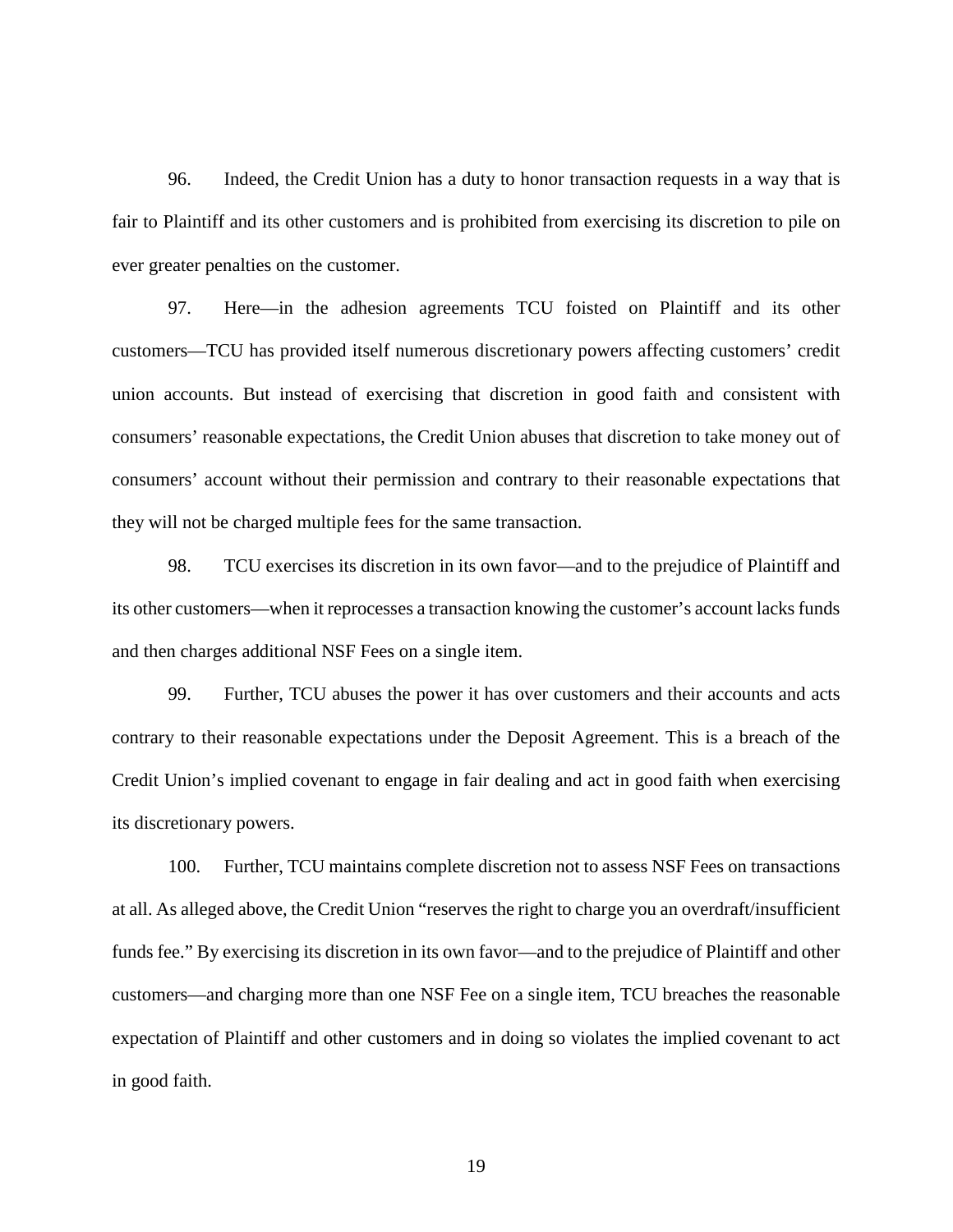101. It was bad faith and totally outside of Plaintiff' reasonable expectations for TCU to use its discretion to assess two or three NSF Fees for a single attempted payment.

102. When TCU charges multiple NSF Fees, the Credit Union uses its discretion to define contract terms in an unreasonable way that violates common sense and reasonable consumer expectations. TCU uses its contractual discretion to set the meaning of those terms to choose a meaning that directly causes more NSF Fees.

103. Moreover, TCU provides itself discretion to refuse to reprocess transactions that are initially rejected. It abuses that discretion when it repeatedly reprocesses transactions and charges NSF Fees each time.

#### **CLASS ACTION ALLEGATIONS**

104. Description of the Classes: Plaintiff brings this class action on behalf of herself and two classes of persons (collectively "the Classes") defined as follows:

All TCU checking accountholders in Indiana who, during the applicable statute of limitations, were charged OD Fees on debit card transactions that did not overdraw a TCU checking account (the "APPSN Class").

All TCU checking accountholders in Indiana who, during the applicable statute of limitations, were charged multiple NSF Fees on a single item (the "Multiple NSF Class").

105. Excluded from the Classes are Defendant's officers, directors, affiliates, legal representatives, employees, successors, subsidiaries, and assigns. Also excluded from the Classes are any judge, justice, or judicial officer presiding over this matter and the members of their immediate families and judicial staff. Also specifically excluded are any individuals who were not Indiana citizens at the time this action was commenced.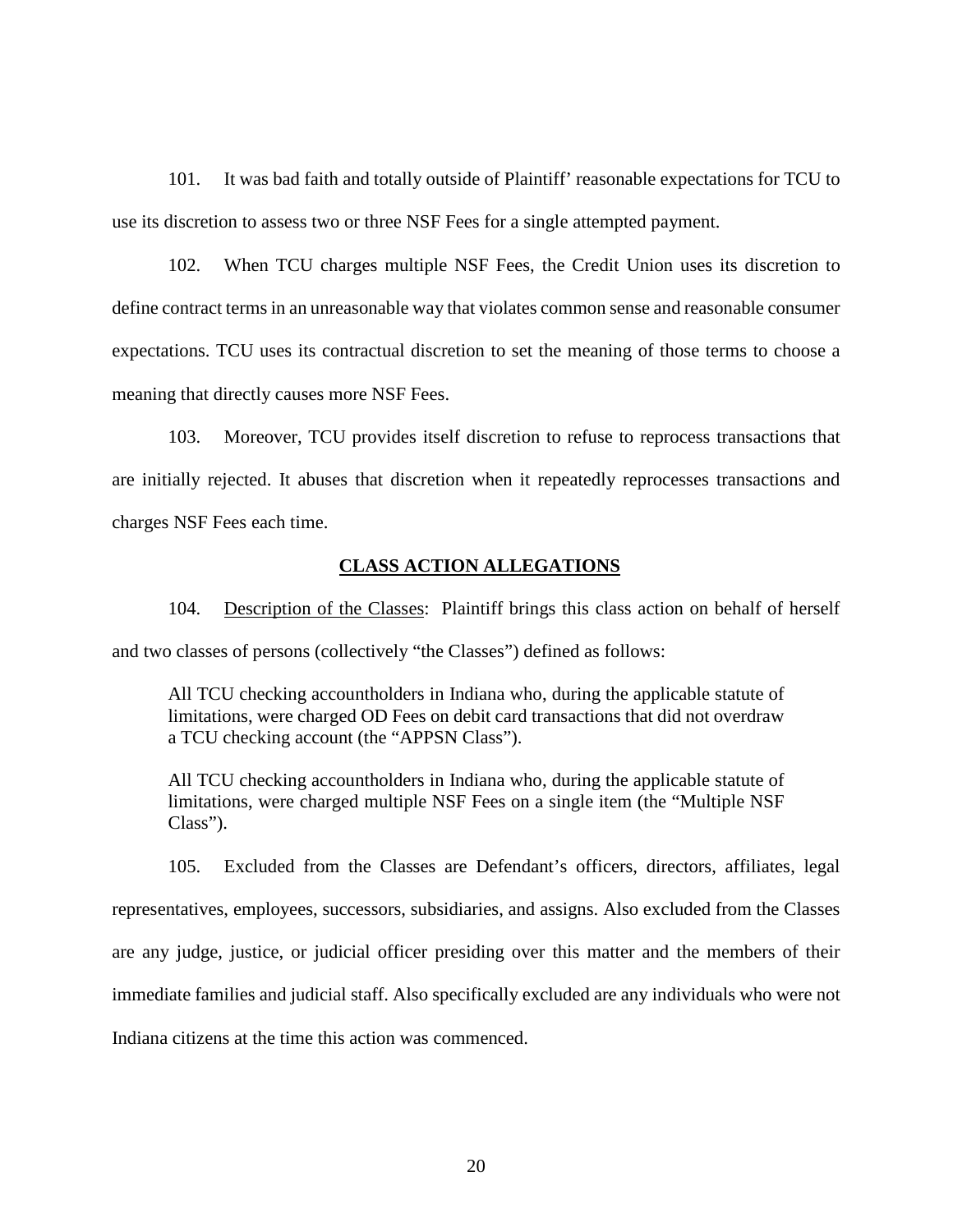106. The time period for each of the Classes is the number of years immediately preceding the date on which this Complaint was filed as allowed by the applicable statute of limitations, going forward into the future until such time as TCU ceases the conduct challenged herein.

107. Numerosity: The members of the proposed Classes are so numerous that individual joinder of all members is impracticable. The exact number and identities of the members of the proposed Classes are unknown at this time and can be ascertained only through appropriate discovery. Plaintiff estimates the number of members in each Class to be in the thousands.

108. Common Questions of Law and Fact Predominate: There are many questions of law and fact common to Plaintiff and the Classes, and those questions substantially predominate over any questions that may affect individual Class members. Common questions of law and fact include:

A. Whether TCU charged OD Fees on transactions that did not overdraw an account;

B. Whether TCU charged multiple NSF Fees on a single item;

C. Whether TCU breached its Deposit Agreement by charging OD Fees on transactions that did not overdraw an account;

D. Whether TCU breached its Deposit Agreement by charging multiple NSF Fees on a single item;

E. Whether TCU breached the covenant of good faith and fair dealing;

F. Whether TCU was unjustly enriched;

G. The proper method or methods by which to measure damages; and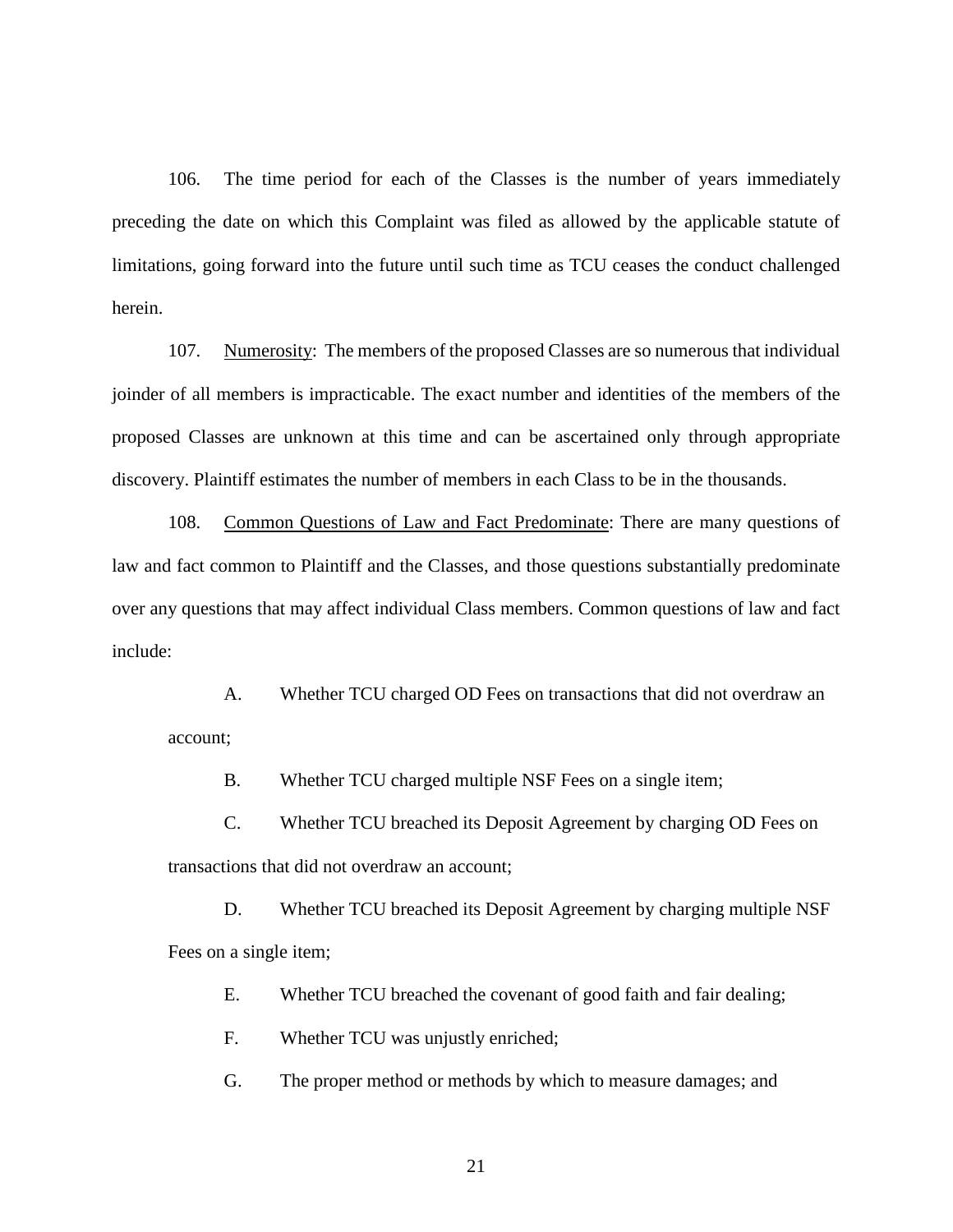H. The declaratory relief to which the Classes are entitled.

109. Typicality: Plaintiff's claims are typical of the claims of the members of the Classes. Plaintiff and all members of the Classes have been similarly affected by the actions of Defendant.

110. Adequacy of Representation: Plaintiff will fairly and adequately represent and protect the interests of the Classes. Plaintiff has retained counsel with substantial experience in prosecuting complex class action litigation. Plaintiff and her counsel are committed to vigorously prosecuting this action on behalf of the Classes and have the financial resources to do so.

111. Superiority of Class Action: Plaintiff and the members of the Classes suffered, and will continue to suffer, harm as a result of TCU's unlawful and wrongful conduct. A class action is superior to other available methods for the fair and efficient adjudication of the present controversy. Individual joinder of all members of the Classes is impractical. Even if individual Class members had the resources to pursue individual litigation, it would be unduly burdensome to the courts in which the individual litigation would proceed. Individual litigation magnifies the delay and expense to all parties in the court system of resolving the controversies engendered by TCU's common course of conduct. The class action device allows a single court to provide the benefits of unitary adjudication, judicial economy, and the fair and equitable handling of all class members' claims in a single forum. The conduct of this action as a class action conserves the resources of the parties and of the judicial system and protects the rights of the Class members.

112. Risk of Inconsistent or Varying Adjudication: Class action treatment is proper, and this action should be maintained as a class action because the risks of separate actions by individual members of the Classes would create a risk of: (a) inconsistent or varying adjudications with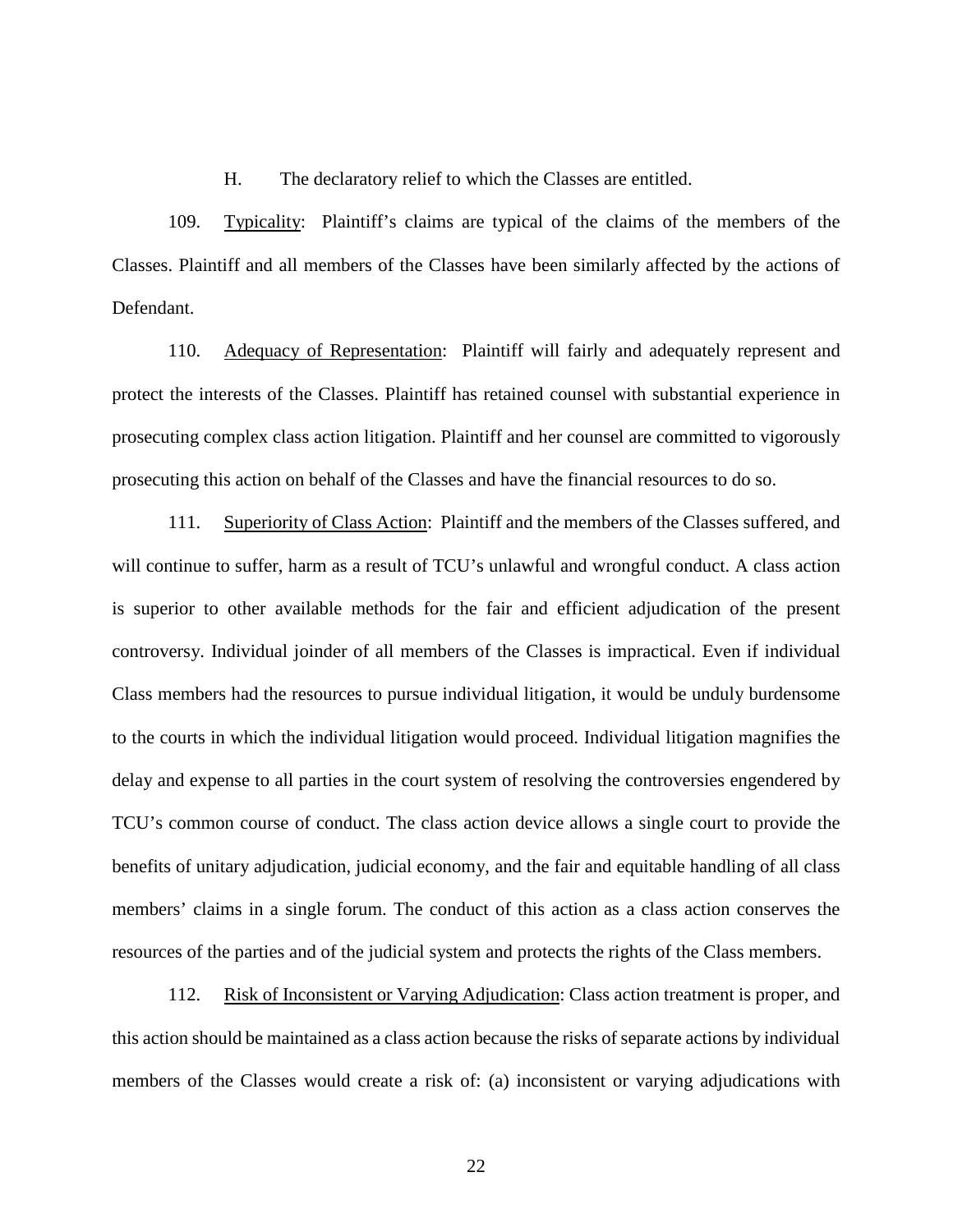respect to individual Class members, which would establish incompatible standards of conduct for the TCU as the parties opposing the Classes; and/or (b) adjudications with respect to individual Class members would, as a practical matter, be dispositive of the interests of other Class members not party to the adjudication or would substantially impair or impeded their ability to protect their interests.

113. Action Generally Applicable to Class as a Whole: TCU, as the party opposing the Classes, has acted or refused to act on grounds generally applicable to the Classes, thereby making appropriate final declaratory relief with respect to the Classes as a whole.

## **FIRST CLAIM FOR RELIEF Breach of Contract, Including the Covenant of Good Faith and Fair Dealing (On behalf of all Classes)**

114. Plaintiff incorporates by reference the preceding paragraphs.

115. Plaintiff and TCU have contracted for banking services, as embodied in the TCU's Deposit Agreement.

116. All contracts entered into by Plaintiff and the Classes are identical or substantively identical because the TCU's Deposit Agreement was used uniformly.

117. TCU has breached the express terms of the Deposit Agreement as described herein.

118. Under the law of Indiana, parties must act in good faith when exercising discretionary powers and interpreting contractual ambiguity. Good faith and fair dealing, in connection with executing contracts and discharging performance and other duties according to their terms, means preserving the spirit—not merely the letter—of the bargain. Put differently, the parties to a contract are mutually obligated to comply with the substance of their contract in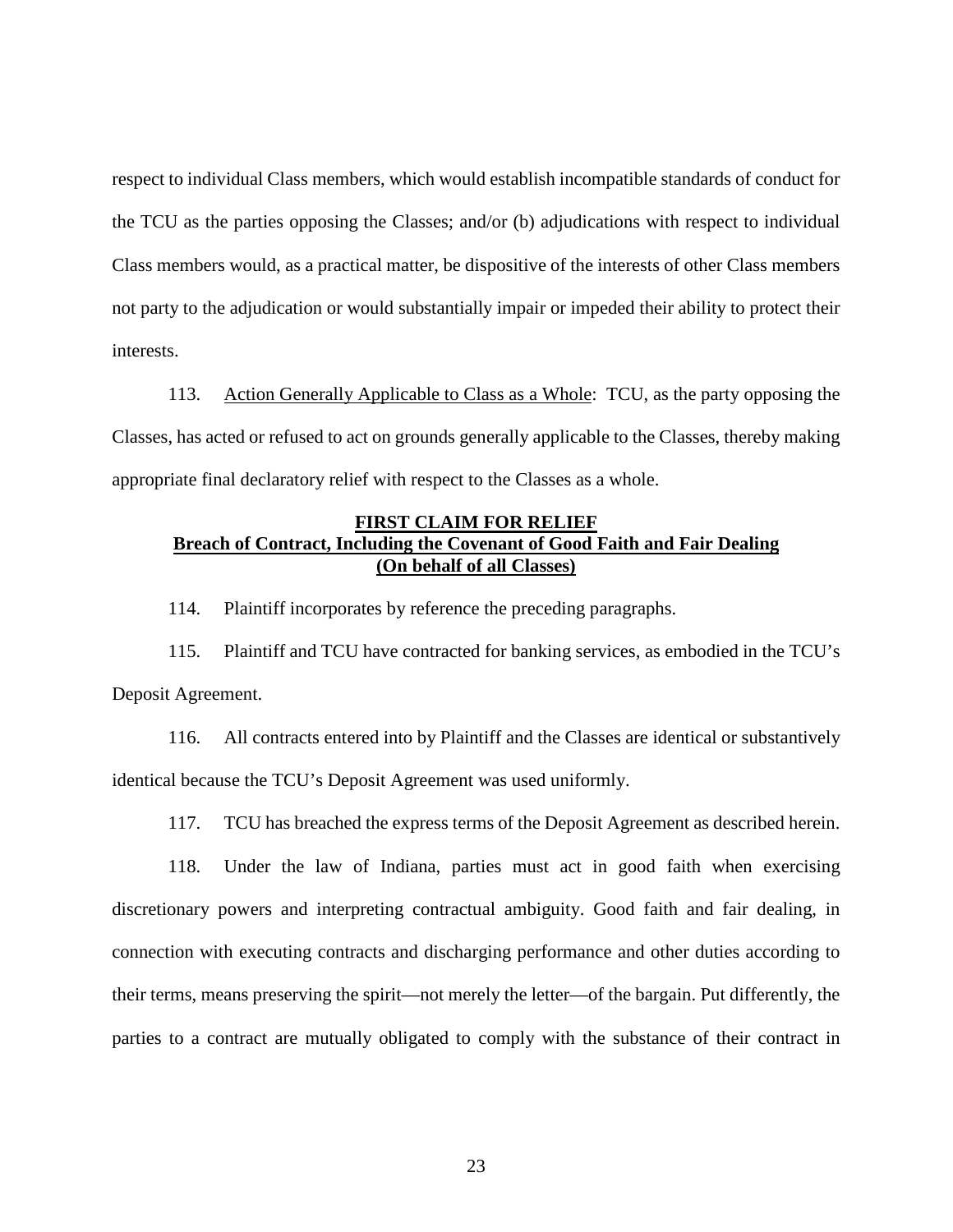addition to its form. Evading the spirit of the bargain and abusing the power to specify terms constitute examples of bad faith in the performance of contracts.

119. Subterfuge and evasion violate the obligation of good faith in performance even when an actor believes their conduct to be justified. Bad faith may be overt or may consist of inaction, and fair dealing may require more than honesty. Examples of bad faith are evasion of the spirit of the bargain, willful rendering of imperfect performance, abuse of a power to specify terms, and interference with or failure to cooperate in the other party's performance.

120. TCU abused the ambiguity it created and the discretion it granted to itself when it charged OD Fees on transactions that did not overdraw an account and when it charged more than one NSF Fee on a single transaction.

121. In these ways TCU violated its duty of good faith and fair dealing.

122. TCU willfully engaged in the foregoing conduct for the purpose of (1) gaining unwarranted contractual and legal advantages; and (2) unfairly and unconscionably maximizing revenue from Plaintiff and other members of the Classes.

123. Plaintiff and members of the Classes have performed all, or substantially all, of the obligations imposed on them under the Deposit Agreement.

124. Plaintiff and members of the Classes have sustained damages as a result of TCU's breaches of the Deposit Agreement and violations of the covenant of good faith and fair dealing.

## **SECOND CLAIM FOR RELIEF Unjust Enrichment (On behalf of all Classes)**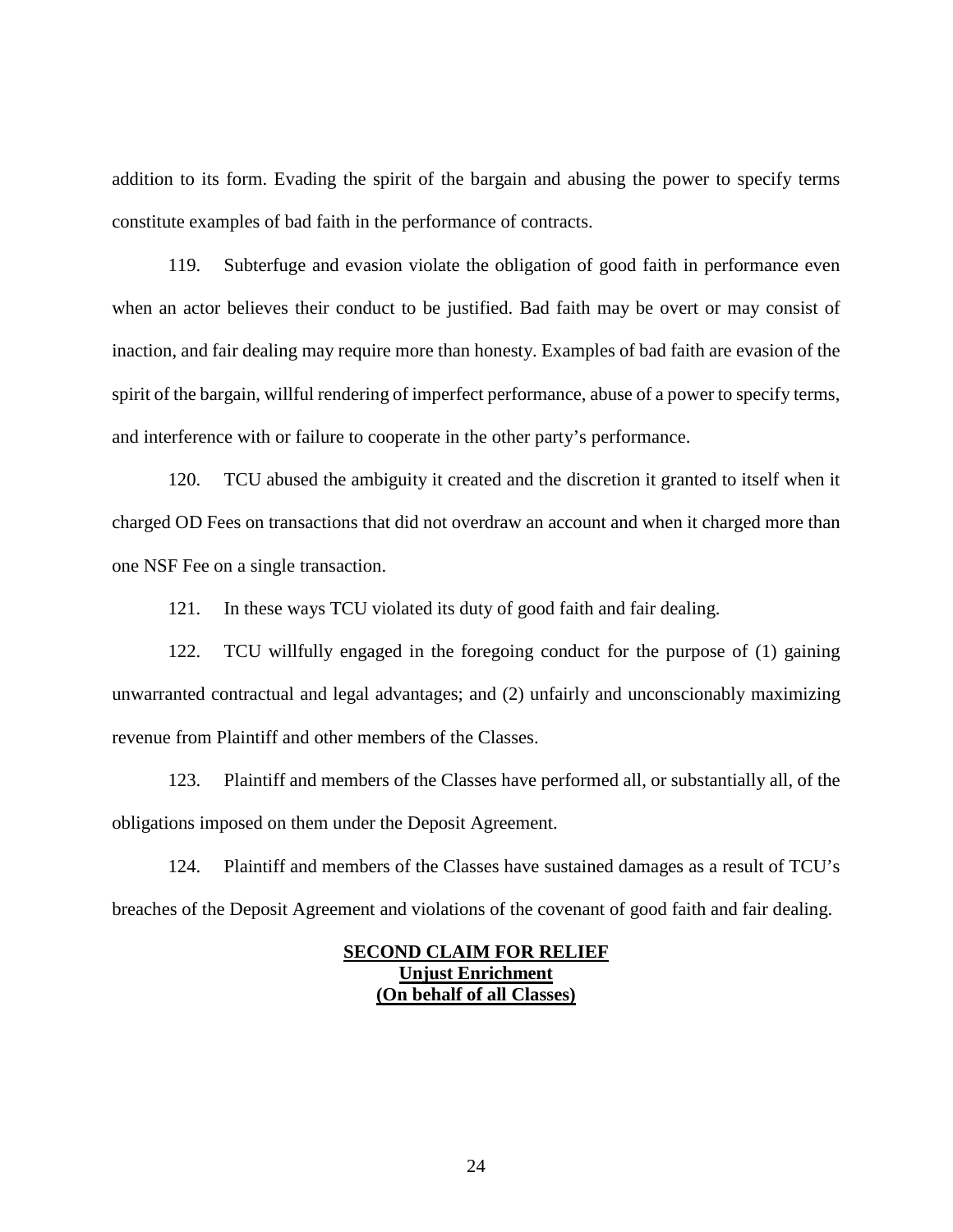125. Plaintiff re-alleges the preceding paragraphs as if fully set forth herein and, to the extent necessary, pleads this cause of action in the alternative. Plaintiff will not pursue unjust enrichment if her breach of contract claim survives at the time of trial.

126. Plaintiff, on behalf of herself and the Classes, asserts a common law claim for unjust enrichment.

127. By means of TCU's wrongful conduct alleged herein, TCU knowingly assessed improper bank fees.

128. TCU knowingly received and retained wrongful benefits and funds from Plaintiff and members of the Classes. In so doing, TCU acted with conscious disregard for the rights of Plaintiff and members of the Classes.

129. As a result of TCU's wrongful conduct as alleged herein, TCU has been unjustly enriched at the expense of, and to the detriment of, Plaintiff and members of the Classes.

130. TCU's unjust enrichment is traceable to, and resulted directly and proximately from, the conduct alleged herein.

131. Under the common law doctrine of unjust enrichment, it is inequitable for TCU to retain the benefits it received, and is still receiving, without justification. TCU's retention of such funds under circumstances making it inequitable to do so constitutes unjust enrichment.

132. The financial benefits derived by TCU rightfully belong to Plaintiff and members of the Classes. TCU should be compelled to disgorge in a common fund for the benefit of Plaintiff and members of the Classes all wrongful or inequitable proceeds it received. A constructive trust should be imposed upon all wrongful or inequitable sums received by TCU traceable to Plaintiff and the members of the Classes.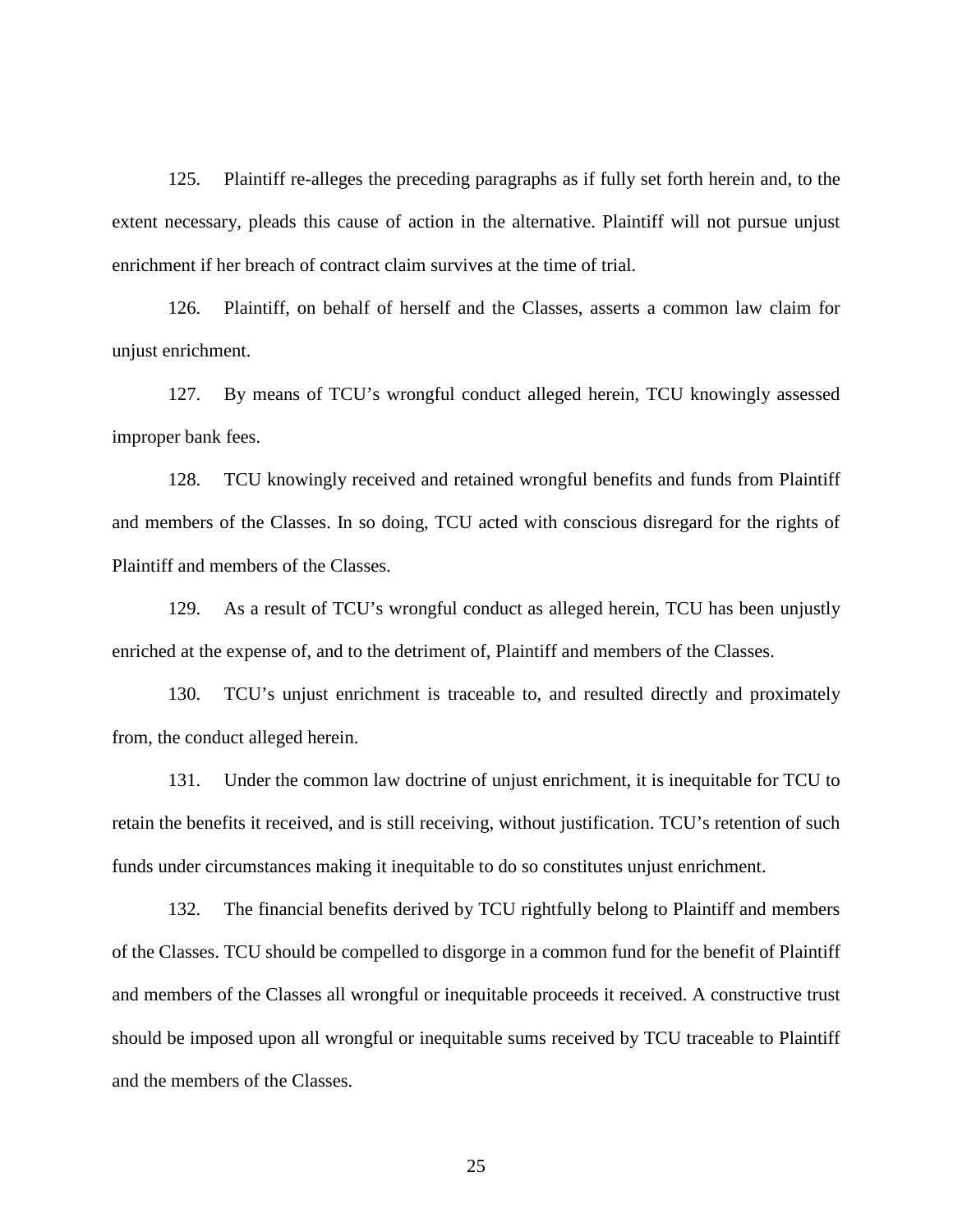133. Plaintiff and members of the Classes have no adequate remedy at law.

# **RELIEF REQUESTED**

WHEREFORE, Plaintiff individually and on behalf of the Classes demands a trial by jury on all triable issues and respectfully requests that the Court:

- (a) Certify this case as a class action;
- (b) Award Plaintiff and the Classes actual, incidental, and consequential damages in an amount to be proven at trial, including any and all compensatory damages, restitution, authorized attorneys' fees, interest, and costs, and any further relief as the Court deems just equitable, and proper; and
- (c) Declare TCU's practices outlined herein to be unlawful as to Indiana citizens.